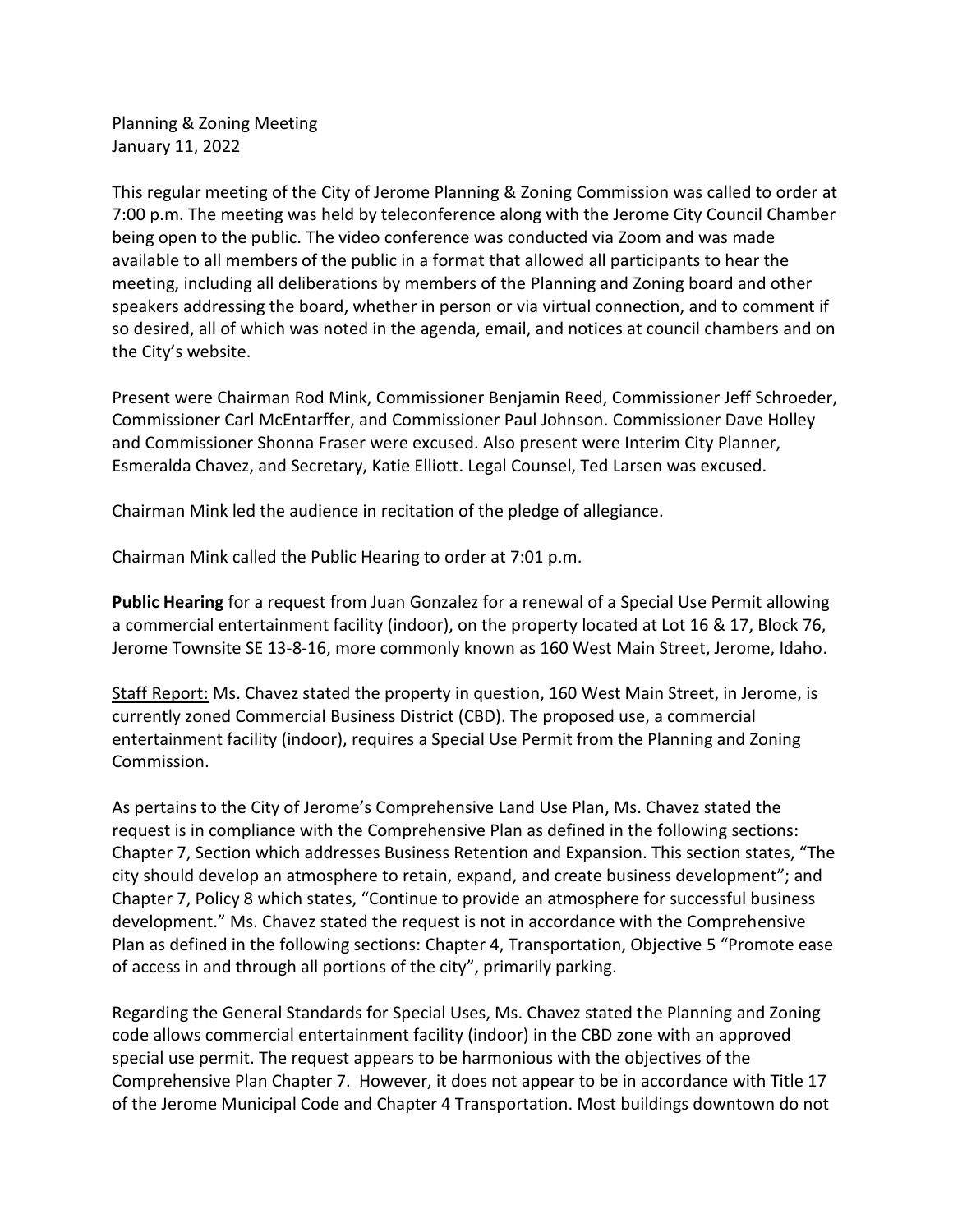have adequate off-street parking and have verbal agreements to use public parking lots. The previous special use application stated Mr. Gonzalez had a verbal agreement with the previous owner of the parking lots directly north of the building, Mr. Larry Webb, allowing parking on his property. However, this property has recently sold. It is unknown if Mr. Gonzalez has an agreement with the new property owner. Previously, Mr. Gonzalez had also obtained verbal permission to use the Annex building public parking, located on West Main. Mr. Gonzalez has noted the gross square footage of the building is approximately 6,000; however, this does include a basement for storage and small studio apartment. The approximate gross area for the event space is 4,500 square feet. They would need to provide, at a minimum, 40 off-street parking spaces to accommodate the event center and dance floor area. The applicant has indicated that there will not be any exterior modifications at this time. This will not have an impact on the character of the general vicinity. It is not anticipated that the proposed use will be hazardous or disturbing to existing or future neighboring uses. The applicant has noted it will be served by existing services and is not adding additional services. There is no indication that a commercial entertainment facility (indoor) use will create excessive additional requirements at public cost for public facilities and services and will not be detrimental to the economic welfare of the community. There are no proposed changes to the vehicular approaches to the site. There is no indication that this use will result in the destruction, loss or damage of a natural, scenic or historic feature of major importance. The applicant states the building structure and outside appearance will remain as is.

Ms. Chavez stated she sent the application to City Staff and received the following comments: Engineering- It appears the existing building/business uses parking at the rear of the building since there is limited parking on W. Main; Streets- There is limited parking available around this facility with only street side parking on Main and Alder. The parking lot directly behind this building is privately owned; Wastewater- Wastewater has no concerns with this SUP provided that there will not be a commercial kitchen on site; Water- This facility is now being supplied water by only one ¾" service line. If this is a sufficient amount of water, there are no concerns with the request; Building- No concerns at this time; Fire- A fire inspection was completed on 12/31/2021 and was not passed. Applicant is required to pass the fire inspection; and Police-Expressed concerns on alcohol being served on premises if applicant does not have its own license. Police also inquired how the applicant was planning to address security.

If approved, Ms. Chavez recommended the following conditions: Receive any and all required building department and/or fire department permits and inspections; Comply with all City, State, and Federal requirements; and Recommend special use permit be allowed for up to one year, renewable upon expiration.

Applicant Testimony: Juan Gonzalez, 160 West Main, testified they have some wires that were exposed and the electrical contractor has fixed the problem. Mr. Webb let them use the parking lot, but he has his customers park on the street or in the annex building parking lot. Regarding the alcohol, when they rent the hall out, he asked those that are renting the building, to have security at the doors so the alcohol does not leave the building. After inquiry from Commissioner Johnson, Mr. Gonzalez stated he does not have a beer license because he does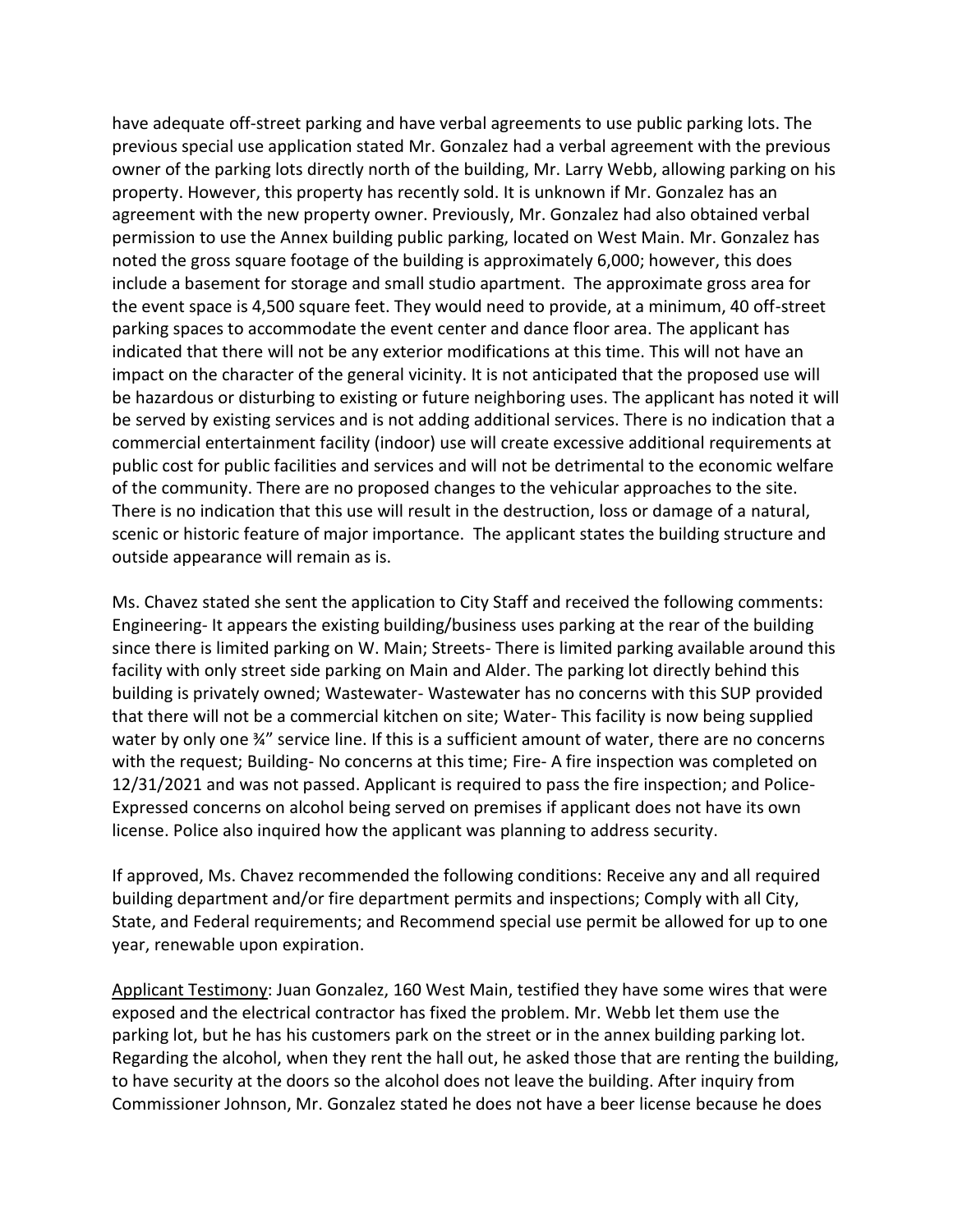not want to be at the hall and serve the beer. Commissioner McEntarffer stated in the last renewal, there was discussion brought up regarding the alcohol so whoever leases the building is responsible for bringing in and removing the alcohol. Upon inquiry from Chairman Mink, Mr. Gonzalez stated he was not told the repairs were done but the contractor was gone and it looked like the repairs were finished. He will contact the Fire Department for them to reinspect. Upon inquiry from Chairman Mink, Mr. Gonzalez stated they have not had any issues with the parking as they have them park in the street or at the annex building. He believes his occupancy is 106.

There being no further testimony in favor, neutral or opposition, Chairman Mink closed the Public Hearing at 7:12 p.m.

**Consider** a request for Juan Gonzalez for a renewal of a Special Use Permit allowing a commercial entertainment facility (indoor), on the property located at Lot 16 & 17, Block 76, Jerome Townsite SE 13-8-16, more commonly known as 160 West Main Street, Jerome, Idahoaction item

Chairman Mink went over the standards with Special Use Permits with the commission. Commissioner McEntarffer stated he believes parking has been addressed as he recalls they can use the public parking that is behind the CSI building also.

Commissioner McEntarffer made a motion to approve the request for a request from Juan Gonzalez for a renewal of a Special Use Permit allowing a commercial entertainment facility (indoor), on the property located at Lot 16 & 17, Block 76, Jerome Townsite SE 13-8-16, more commonly known as 160 West Main Street, Jerome, Idaho with the following conditions: Parking will be maintained and not to interfere with the North Side Club parking; Follow up fire inspection and provide Ms. Chavez with the results; Comply with all City, State, and Federal requirements; and special use permit be allowed for up to one year, renewable upon expiration.

Second to the motion by Commissioner Johnson and carried.

After consideration, the motion passed by the following votes: AYE: Commissioner Jeff Schroeder, Commissioner Benjamin Reed, Commissioner Carl McEntarffer, and Commissioner Paul Johnson. NAYE: None

Chairman Mink called the Public Hearing to order at 7:18 p.m.

**Public Hearing** for a request from Idaho Milk Transport, Inc for a renewal of a Special Use Permit allowing a truck terminal yard, on the properties located at Jerome Unplatted Tax 41C and 64 of S1/2NW Sec 31 T8 R17, more commonly known as 325 and 401 Farmore Road, Jerome, Idaho.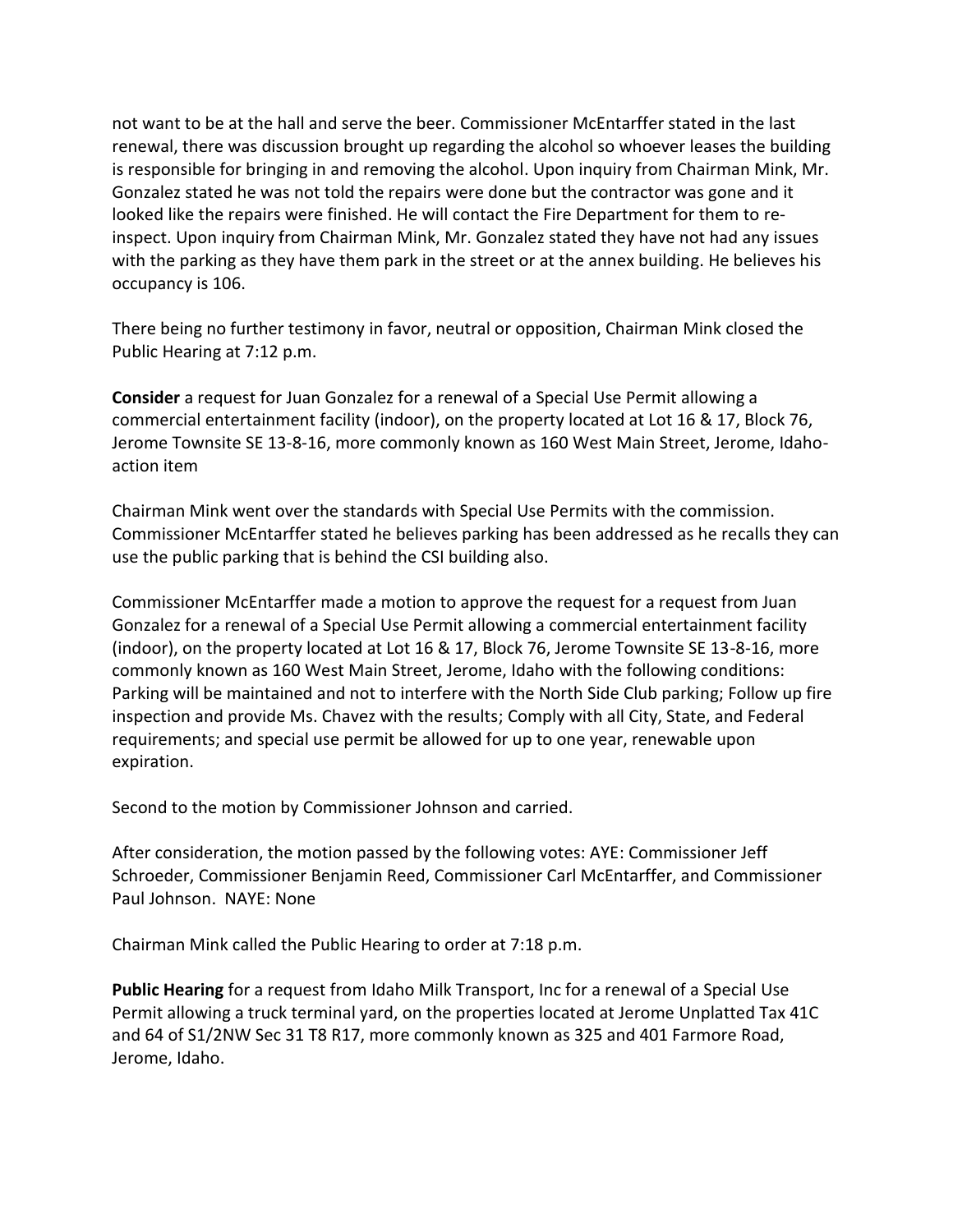Staff Report: Ms. Chavez gave a background on the application. Idaho Milk Transport is a carrier of food grade liquid products throughout the United States, Canada and Mexico. Corporate headquarters are located in Burley with two other terminals located in Washington and another in California. The applicant obtained a special use permit in 2019 for a truck terminal yard and is now seeking a renewal. The properties in question, are currently zoned High Density Business  $(C-3)$ .

Title 16 has no bearing on this request.

As pertains to the City of Jerome's Comprehensive Land Use Plan, Ms. Chavez stated the request is in accordance with Chapter Seven, Economic Development: Objective 2 - Promote the City as an ideal location for new development; Objective 3 – Maintain and expand public/private partnerships; and Policy 8 – Continue to provide an atmosphere for successful business development.

Regarding the General Standards for Special Uses, Ms. Chavez stated the Planning and Zoning code allows terminal yard-truck parking in the C-3 zone with an approved special use permit. The request appears to be harmonious with the objectives of the Comprehensive Plan and Title 17 of the Jerome Municipal Code. The applicant is proposing to occupy an existing building with the truck parking on the bare lot of approximately 8-10 commercial trucks. The land the north and east are bare, there is a proposed hydraulic repair business proposed to the west and Rocky Mountain Pipe is to the south. The use of the property as a terminal yard appears to be harmonious and appropriate for the area and will not change the essential character. The proposed site plan does not show any improvements to lot at this time. Dust may become an issue and will need to be carefully monitored to not be hazardous to the existing and future neighboring uses. The applicant has noted it will be served by existing services. Truck parking at this time, does not require any connection to water or sewer services. There is no indication that this use will create excessive additional requirements at public cost for public facilities and services and will not be detrimental to the economic welfare of the community. Truck Traffic will be produced but it will not be detrimental with a total of 8-10 trucks. The trucks carry food grade liquid and will be washed at another facility reducing excessive production of noise and odors. This site is currently accessed by Farmore Rd. There is an existing access point and will not interfere with other traffic. There is no indication this use would result in the destruction, loss or damage of a natural, scenic or historic feature of major importance.

Ms. Chavez stated all departments have reviewed the proposed use. One recommendation was to place a condition to address dust suppression and/or up keep of the parking area if it is not paved in consideration of the surrounding uses.

If approved, Ms. Chavez recommended the following conditions: Gravel the road and truck parking area or other uses be implemented to reduce dust; Adequate cover and maintenance of the L-11 canal to support truck traffic; Special Use Permit shall be allowed for up to two years, renewable upon expiration; and Comply with all city, state, and federal requirements.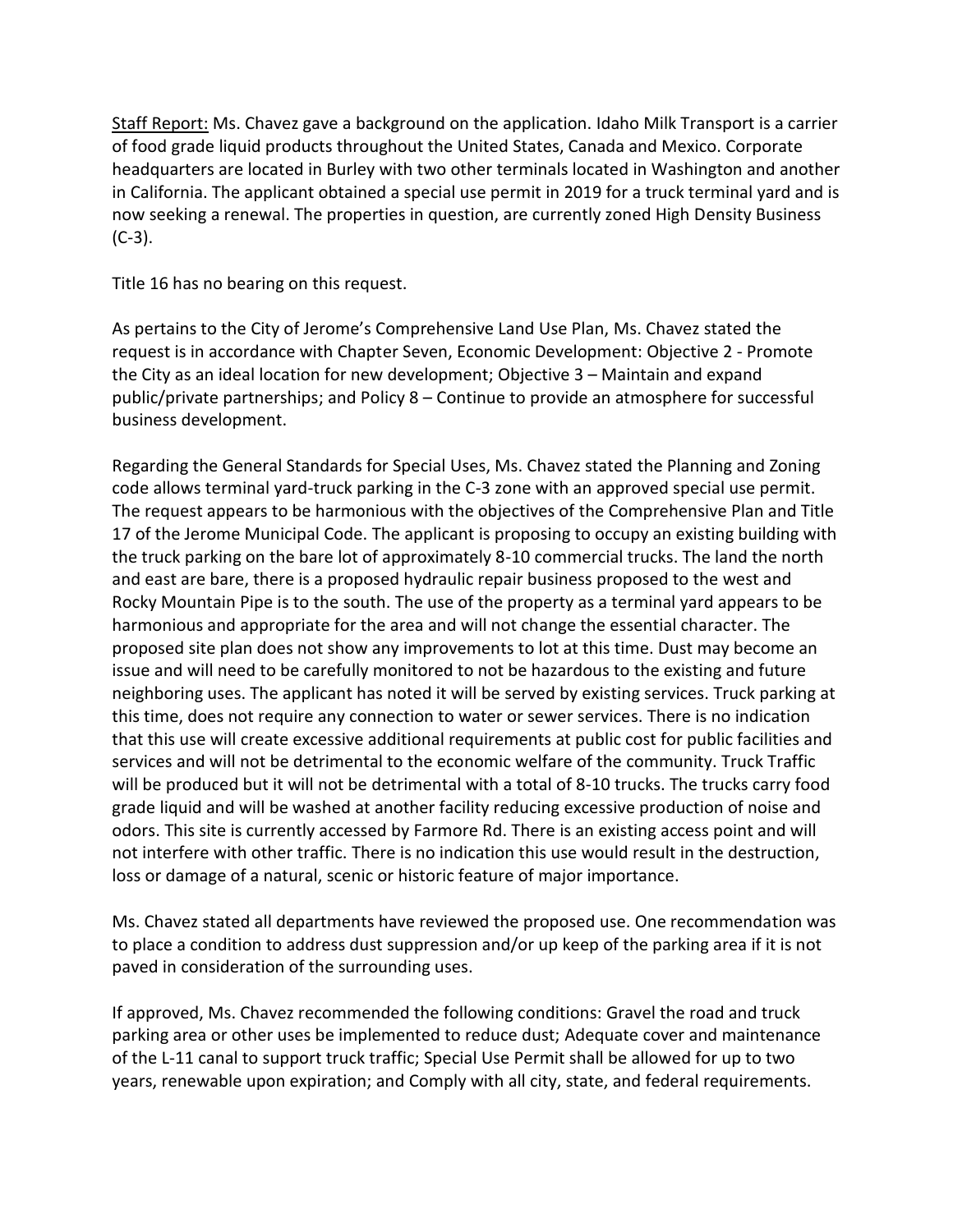Upon inquiry from Chairman Mink, Ms. Chavez stated the property will need to be maintained regarding the dust. Upon inquiry from Commissioner Johnson, Ms. Chavez stated she has not received any complaints or comments regarding the dust.

Applicant Testimony: Gennefer Thorton, 946 Oakwood Ave, Burley, testified they would like to renew the permit. They were approved last February to build a wash bay and office building which they are still in the process of building. They recently bought the property to the east, 401 Farmore, where they currently run the office out of. They have been doing the dust mitigation by bringing in gravel and spraying down the gravel. Upon inquiry from Chairman Mink, Ms. Thorton stated they have filled the requirements for the "L 11" canal and there has not been any issues.

There being no further testimony in favor, neutral or opposition, Chairman Mink closed the Public Hearing at 7:25 p.m.

**Consider** a request from Idaho Milk Transport, Inc for a renewal of a Special Use Permit allowing a truck terminal yard, on the properties located at Jerome Unplatted Tax 41C and 64 of S1/2NW Sec 31 T8 R17, more commonly known as 325 and 401 Farmore Road, Jerome, Idahoaction item

Commissioner Johnson made a motion to approve the request from Idaho Milk Transport, Inc for a renewal of a Special Use Permit allowing a truck terminal yard, on the properties located at Jerome Unplatted Tax 41C and 64 of S1/2NW Sec 31 T8 R17, more commonly known as 325 and 401 Farmore Road, Jerome, Idaho with the following conditions: Special Use Permit shall be allowed for up to two years, renewable upon expiration; and Comply with all city, state, and federal requirements.

Second to the motion by Commissioner Reed and carried.

After consideration, the motion passed by the following votes: AYE: Commissioner Jeff Schroeder, Commissioner Benjamin Reed, Commissioner Carl McEntarffer, and Commissioner Paul Johnson. NAYE: None

Chairman Mink called the Public Hearing to order at 7:28 p.m.

**Public Hearing** for a request from Michael Taylor for a renewal of a Special Use Permit allowing an in-home occupation, in-home firearms sales, on the parcel described as Lot 2, Lamms Subdivision #1, NW 18-8-17, more commonly known as 309 16th Avenue East, Jerome, Idaho.

Staff Report: Ms. Chavez gave a brief background. Mr. Taylor received a special use permit for a home occupation, firearm sales in February 2017. The application noted Mr. Taylor's work is not hazardous or disturbing to existing or future neighboring uses and does not cause excessive production of traffic, noise, smoke, fumes, or odors. It was noted he does not manufacture at this location. He only expects two to four customers per year. There is no signage or exterior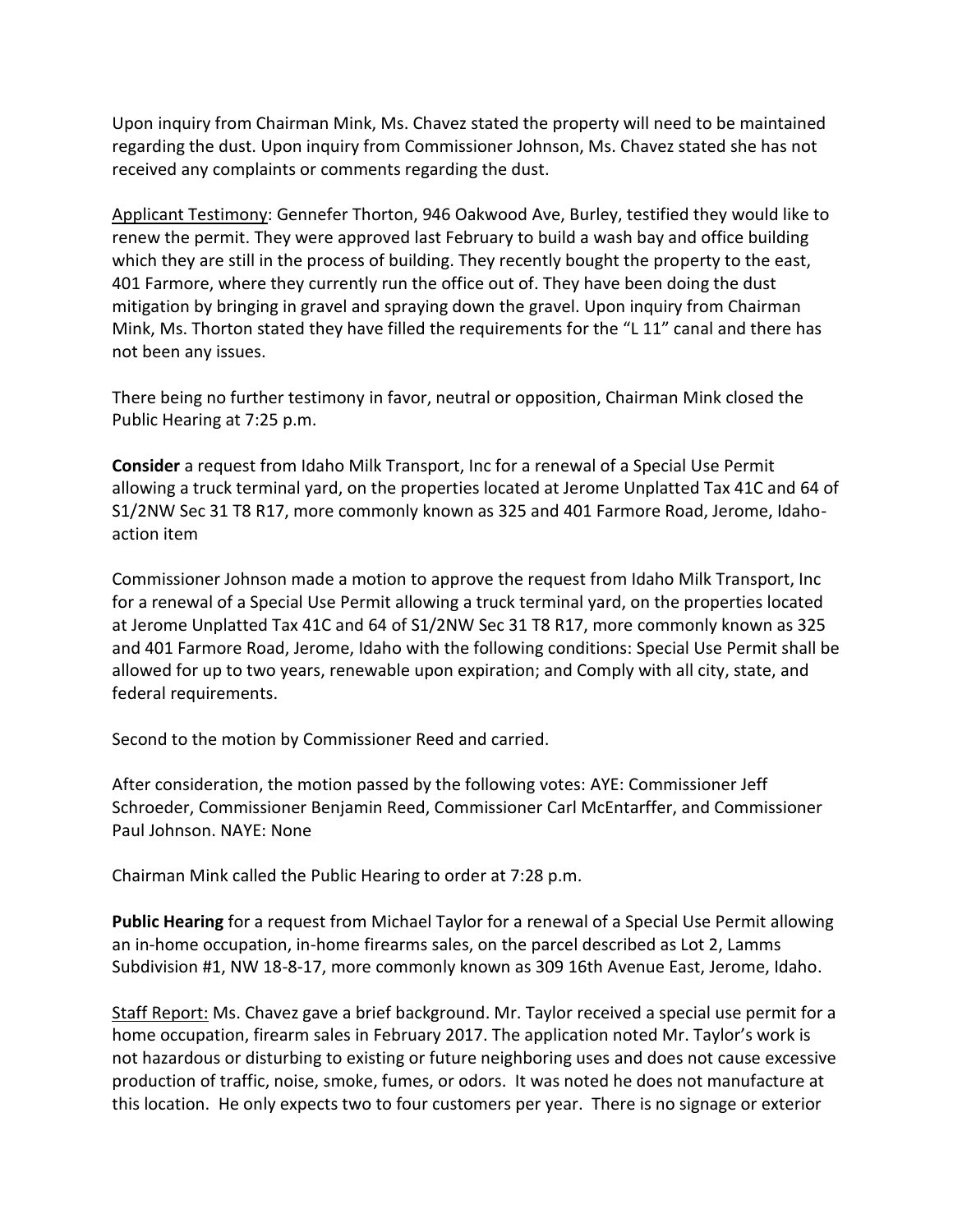modifications. Mr. Taylor renewed his special use permit in 2019 and is now seeking another renewal.

The property in question, 309 16th Ave East in Jerome, is currently zoned Residential 1 (R1). The proposed use, home occupation, firearm sales, requires a Special Use Permit from the Planning and Zoning Commission.

Title 16 has no bearing on this request.

As pertains to the City of Jerome's Comprehensive Land Use Plan, Ms. Chavez stated the request is in compliance with the Comprehensive Plan as defined in the following sections: Chapter 7, Section which addresses Business Retention and Expansion. This section states, "The city should develop an atmosphere to retain, expand, and create business development"; and Chapter 7, Policy 8 which states, "Continue to provide an atmosphere for successful business development."

Ms. Chavez stated she sent the application to City Staff and received the following comments: Police – Large quantities of ammunition or explosive components, such as gun powder and primer, shall be stored in a manner approved by the fire department. It is recommended that Mr. Taylor provide a safe or take other preventative steps to prevent theft of firearms; and Fire – Will need to conduct a new fire inspection. There were no other comments from the other departments.

If approved, Ms. Chavez recommended the following conditions: Receive any and all required fire department permits and inspections; Take preventatives steps to prevent theft of firearms; Special use permit shall be allowed for up to three years, renewable upon expiration; and Comply with all City, State, and Federal requirements.

Upon inquiry from Commissioner Johnson, Ms. Chavez stated the applicant was previously inspected by the Fire Department.

Applicant Testimony: Michael Taylor, 309 16<sup>th</sup> Ave East, testified, he would like to renew his application. He just recently renewed his Federal Firearm License (FFL) for three years. He does not have a store name or store front. He stated his customers are usually only acquaintances of his. He stated he orders for the customers and they come and pick them up after he does a background check. Upon inquiry from Chairman Mink, Mr. Taylor does not manufacture ammunition to sell. He has his personal ammunition that he manufactures, but everything is locked up and stored away from each other. Upon inquiry from Commissioner Johnson, Mr. Taylor stated he does not stock inventory to sell, as he just orders the product and has the customer pick it up. He stated he has had his license for over 22 years. Commissioner Reed commended the applicant for being upfront and honest about what he is doing.

Testimony in Favor: Ms. Elliott read the following onto the record: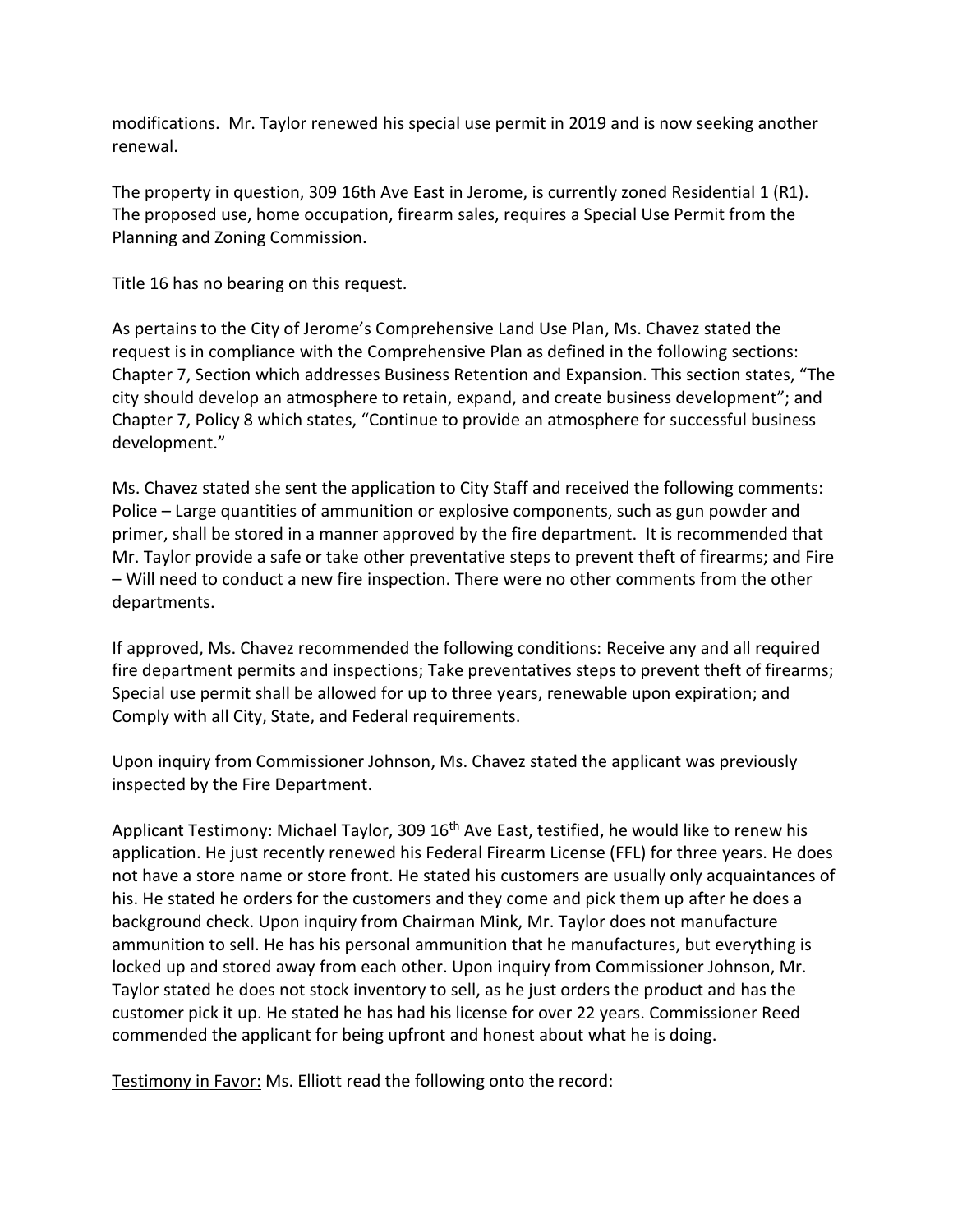Andrea Gonzalez 1511 Gazebo Court, Jerome, Idaho

Support the application Everything must be running smoothly for him, if he is applying for a renewal. No issues at this time.

Testimony in Neutral: None

Testimony in Opposition: Ms. Elliott read the following onto the record:

Harvey Gardner 237 16<sup>th</sup> Avenue E, Jerome, Idaho

Oppose the application We are residential neighborhood. Close to schools don't need extra traffic.

Shirley Buttram  $313 16$ <sup>th</sup> Ave East Oppose the application We are a residential area and there shouldn't have business in this area.

Rebuttal Testimony: Michael Taylor, stated there is very little traffic regarding the business. The business is not open to the public and he has not had any problem with the traffic.

There being no further testimony, Chairman Mink closed the Public Hearing at 7:38 p.m.

**Consider** a request from Michael Taylor for a renewal of a Special Use Permit allowing an inhome occupation, in-home firearms sales, on the parcel described as Lot 2, Lamms Subdivision #1, NW 18-8-17, more commonly known as 309 16th Avenue East, Jerome, Idaho- action item

Commissioner Johnson stated he has no problem. Commissioner McEntarffer stated there are other businesses in the area and believes the neighbors may be concerned about the firearms than the traffic.

Commissioner McEntarffer made a motion to approve the request from Michael Taylor for a renewal of a Special Use Permit allowing an in-home occupation, in-home firearms sales, on the parcel described as Lot 2, Lamms Subdivision #1, NW 18-8-17, more commonly known as 309 16th Avenue East, Jerome, Idaho with the following conditions: stay current on fire inspections; Comply with all City, State, and Federal requirements; and Special use permit shall be allowed for up to three years, renewable upon expiration.

Second to the motion by Commissioner Schroeder and carried.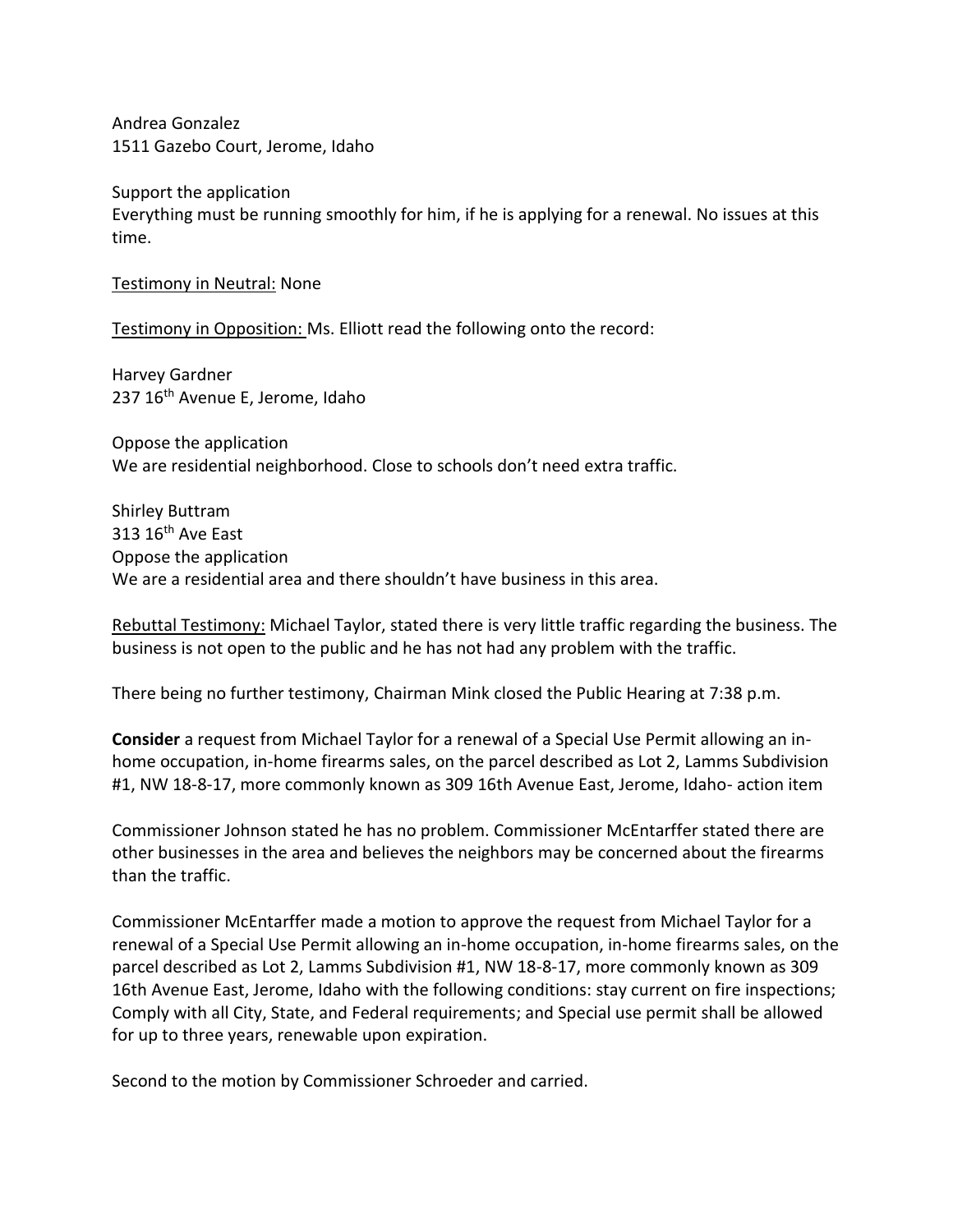After consideration, the motion passed by the following votes: AYE: Commissioner Jeff Schroeder, Commissioner Carl McEntarffer, Commissioner Paul Johnson, and Commissioner Benjamin Reed. NAYE: None

Chairman Mink called the Public Hearing to order at 7:40 p.m.

**Public Hearing** for a request from Lincoln Commons, LLC for a Rezone from Public/Semi Public to Residential-3, on the parcel described as follows:

Parcel 1: TOWNSHIP 8 SOUTH, RANGE 16 EAST, BOISE MERIDIAN, JEROME COUNTY, IDAHO, SECTION 13: All of Block 55, a portion of Bock 56, a portion of Block 65, a portion of Block 66 and more particularly described as follows:

Beginning at the Intersection of 3rd Ave. W. and N. Birch St. (Which lies North 00°23'45" East a distance of 350.02 feet from the Intersection of 2nd Ave. W. and N. Birch St.), Thence South 89°40'03" East for a distance of 45.00 feet; Thence South 00°23'45" West for a distance of 40.00 feet to the TRUE POINT OF BEGINNING;

Thence South 89°40'03" East for a distance of 486.74 feet; Thence South 00°11'36" West for a distance of 334.88 feet; Thence North 89°41'09" West for a distance of 53.00 feet; Thence North 00°17'12" East for a distance of 25.08 feet; Thence North 89°49'08" West for a distance of 35.00 feet; Thence South 00°17'12" West for a distance of 164.86 feet; Thence North 89°42'18" West for a distance of 299.88 feet; Thence North 00°16'47" East for a distance of 164.96 feet; Thence North 89°41'09" West for a distance of 99.98 feet; Thence North 00°23'45" East for a distance of 310.01 feet to the TRUE POINT OF BEGINNING.

approximately 4.7 acres, more commonly known as the western portion of the vacant land located south of the Northside Head Start building and including the baseball field at the end of North Alder Street.

Staff Report: Ms. Chavez gave a background on the property. This is another part of the development that was hear at the last meeting in December. The parcel was the site of the Central Elementary School. The school was located on the eastern portion of the parcels facing east towards North Lincoln. The track field was to the west and a baseball field was to the south. The school was demolished. The parcel is bare. The original townsite parcels have been combined into parcel 1 as shown on the attached Record of Survey. The applicant is requesting parcel 1 be rezoned to Residential 3 (R-3).

Regarding the surrounding area, Ms. Chavez stated to the North is Educational/Administrative Facilities being zoned Public/Semipublic; the area to the South is Residential/Commercial zoned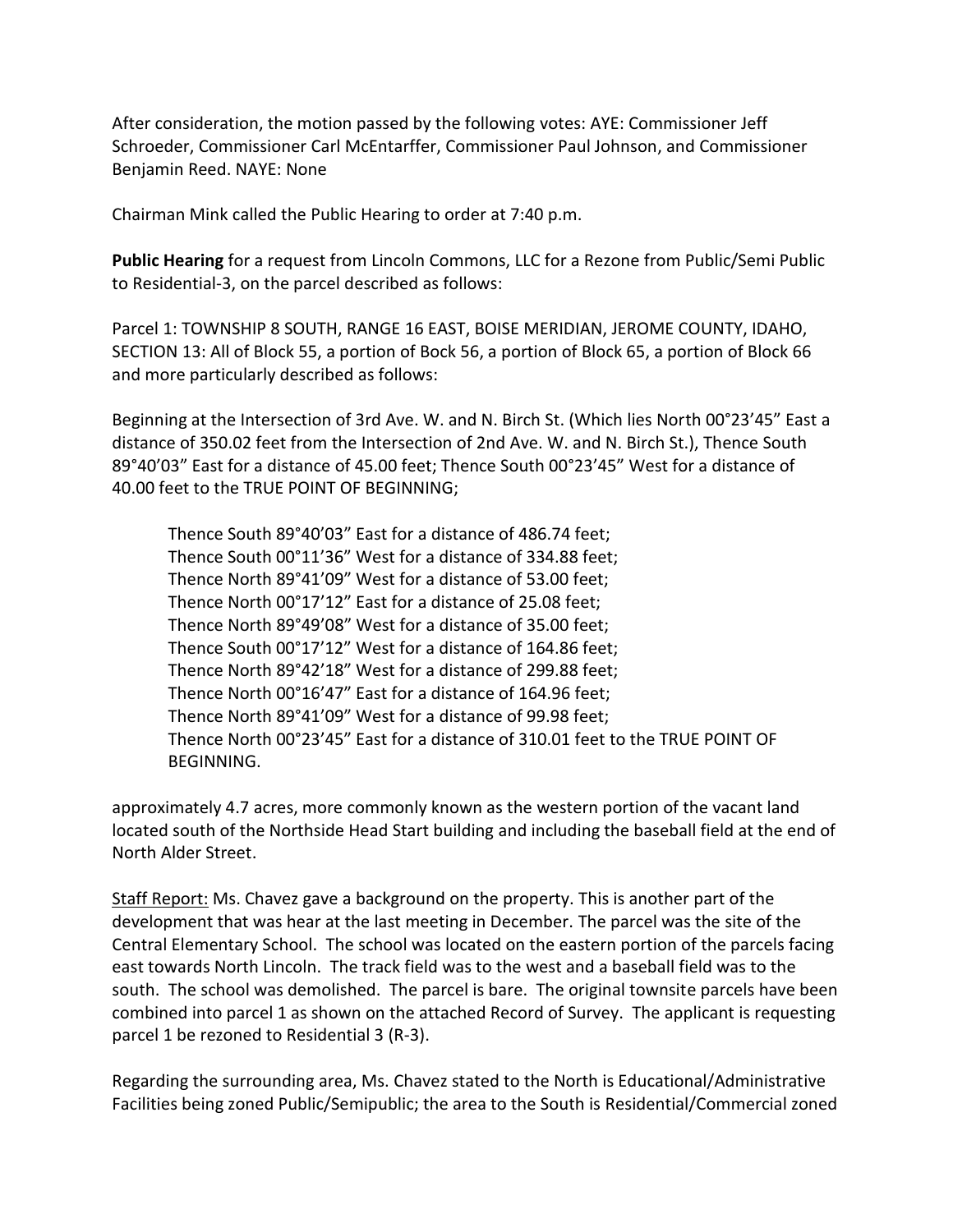Residential 2/CBD; the area to the East is the Jerome County Facilities zoned CBD; and to the West is Residential zoned Residential 3.

The Comprehensive Plan Area of City Impact Land Use Map designates the current parcels as Public. Existing land use is bare.

Regarding Title 17, Ms. Chavez stated the parcel is currently zoned Public/Semipublic (PS). The PS zone is intended to provide for public/semipublic development such as golf courses, parks, recreation facilities, greenways, schools, and public service facilities such as government offices. There is no minimum lot size however, structures must meet setback of 25' for the front and 20' for rear, side, and street side. The proposed zone for parcel 1, Residential 3 (R-3), is a more restrictive zone allowing permitted uses of single-family dwellings and duplexes. The minimum lot size for R-2 is 5,000 square feet. Setbacks for the R-3 zone are: Front- 25', Rear-20', Interior Side- 7', and Side Street- 15'. Depending on the zone, all land use regulations as detailed in Title 17 of the JMC will apply to the property, including but not limited to setbacks, building height restrictions, sign restrictions, and use restrictions.

When considering a rezone, the commission must determine if the application meets the following: Is in accordance with the Comprehensive Plan; Will create a demand for public infrastructure that is not currently available, including municipal sewer and water services; Is compatible with the zoning uses in the surrounding areas; and No non-conforming uses will be created.

As pertains to the City of Jerome's Comprehensive Land Use Plan, the request is in accordance with the following chapters: Chapter 1, Property Rights, there is no "taking" and the request does not require property owners to dedicate any portion of property or grant an easement. It does not appear the request would have a significant impact on the landowner's economic interest. The request appears to meet the checklist of the Attorney General; Chapter 3, Land Use, "To offer a harmonious blend of opportunities for living, working, recreation, education, shopping and cultural activities by protecting natural amenities. To provide coordinated, efficient and cost effective public facilities and utility services, carefully managing both residential and non-residential development and design and proactively reinforcing downtown Jerome's role as the urban core." It is also in accordance with Chapter 3, Objective 1, "explore the growth patterns of the city and plan and prepare for growth opportunities." The Commission must consider that if the proposed rezone is approved, it must comply with Chapter 3, Objectives 5 and 6. These objectives state that any land use decision must consider "Protecting the character of single-family neighborhoods" while at the same time, "Developing a variety of densities that support a mixed land use." The application notes a rezone will allow: the beautification of existing property and the creation of a planned community with mature landscaping, open space and community services to create vibrancy in this area; Lincoln Ave is a gateway for Jerome and this development enhances this corridor with new landscaping, sidewalks, and other infrastructure improvements; Focus community resources (both public and private) on downtown improvement; and retains families in Jerome where they can live, work and play.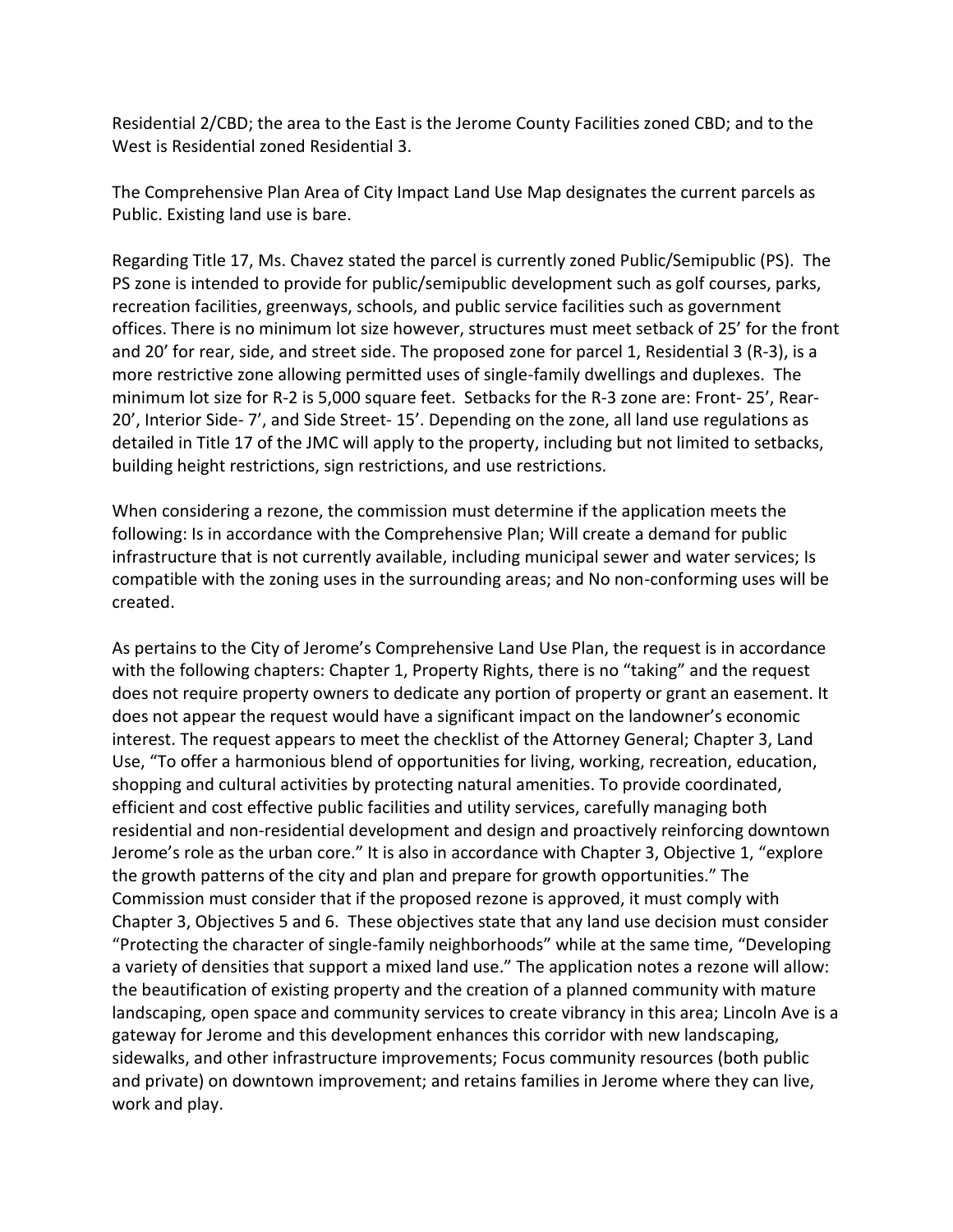The request is also in accordance with Chapter 5, "Community Design" to "Enhance and improve Jerome's visual identity and community pride while striving to maintain its visual diversity". The application states higher density and mixed-use development is encouraged near the downtown core as well as infill housing development to prevent urban sprawl. Chapter 13, "Housing", Objective 2, "Provide for areas of different residential densities and uses". The application states the site is easily accessible from most residential neighborhoods and is close to many local amenities and businesses allowing residents to walk, bike or take public transportation to work or school and there is a noticeable lack of affordable single-family rental housing in Jerome. With the growth, there is huge demand for workforce rental housing. Many families must live in neighboring towns due to the lack of such housing.

As pertains to the demand for public infrastructure that is not currently available, including municipal sewer and water services, Ms. Chavez stated the parcel can be served by municipal water and sewer. Water is located in North Lincoln, 3rd Ave West, and North Birch St. with sewer accessible from North Alder or the alley between 3rd and 4th Ave West.

As pertains to the compatibility with the zoning uses in the surrounding areas, Ms. Chavez stated this area has residential development to the west with the Jerome School District administrative offices and Head Start to the north. There is a mix of residential and commercial properties to the south with North Lincoln Avenue to the east. The rezone of the parcel 2 to CBD buffers the transition to Residential 3 on parcel 1. It appears the proposed zone changes to Residential 3 would be compatible with the surrounding area.

As pertains to the creation of non-conforming uses, Ms. Chavez stated the parcel is currently bare. No non-conforming uses would be created by this rezone. Title 16 has no bearing on this request at this time.

Upon inquiry from Commissioner Schroeder, Ms. Chavez stated the City currently owns the property.

Applicant Testimony: Shannon Allen, 240 Eastland Drive, Twin Falls, representing Lincoln Commons, LLC, testified, she is here to request a rezone for the property to Residential 3. Upon inquiry from Commissioner Reed, Chairman Mink stated there is a higher density for R-3 zone instead of the R-2 zone. The proposed plan is to have 31 units which would be allowed with the R-3 zone where they would only be allowed one single family home or one duplex. Chairman Mink went over the previous PUD and rezone with the commission.

There being no further testimony in favor, neutral, or opposition, Chairman Mink closed the Public Hearing at 7:51 p.m.

**Consider** a request from Lincoln Commons, LLC for a Rezone from Public/Semi Public to Residential-3, on the parcel described as follows: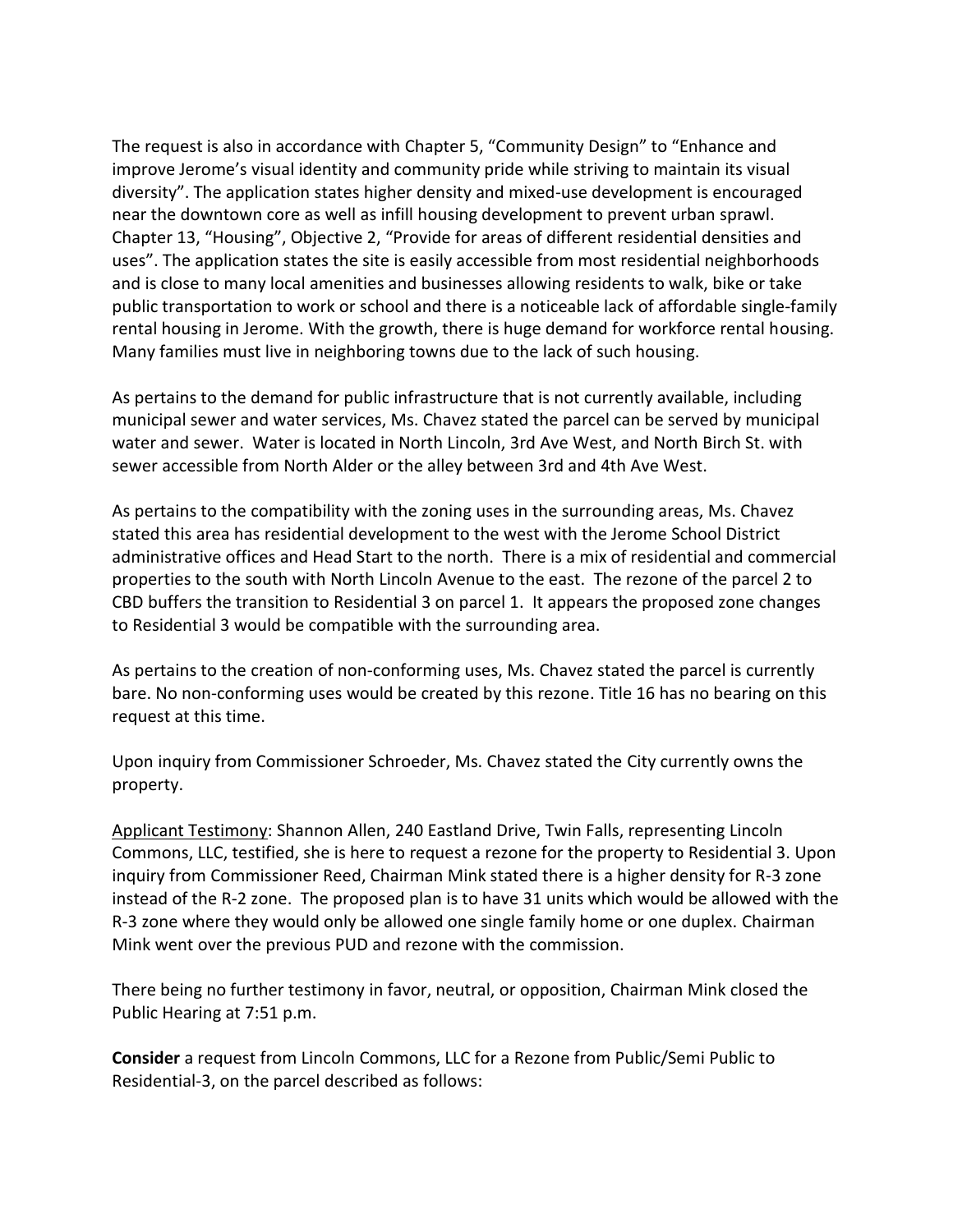Parcel 1: TOWNSHIP 8 SOUTH, RANGE 16 EAST, BOISE MERIDIAN, JEROME COUNTY, IDAHO, SECTION 13: All of Block 55, a portion of Bock 56, a portion of Block 65, a portion of Block 66 and more particularly described as follows:

Beginning at the Intersection of 3rd Ave. W. and N. Birch St. (Which lies North 00°23'45" East a distance of 350.02 feet from the Intersection of 2nd Ave. W. and N. Birch St.), Thence South 89°40'03" East for a distance of 45.00 feet; Thence South 00°23'45" West for a distance of 40.00 feet to the TRUE POINT OF BEGINNING;

Thence South 89°40'03" East for a distance of 486.74 feet; Thence South 00°11'36" West for a distance of 334.88 feet; Thence North 89°41'09" West for a distance of 53.00 feet; Thence North 00°17'12" East for a distance of 25.08 feet; Thence North 89°49'08" West for a distance of 35.00 feet; Thence South 00°17'12" West for a distance of 164.86 feet; Thence North 89°42'18" West for a distance of 299.88 feet; Thence North 00°16'47" East for a distance of 164.96 feet; Thence North 89°41'09" West for a distance of 99.98 feet; Thence North 00°23'45" East for a distance of 310.01 feet to the TRUE POINT OF BEGINNING.

approximately 4.7 acres, more commonly known as the western portion of the vacant land located south of the Northside Head Start building and including the baseball field at the end of North Alder Street- action item

Commissioner McEntarffer made a motion to approve the rezone request Public/Semi Public to Residential-3, and recommend the request from Lincoln Commons, LLC to council as presented.

Second to the motion by Commissioner Johnson and carried.

After consideration, the motion passed by the following votes: AYE: Commissioner Jeff Schroeder, Commissioner Benjamin Reed, Commissioner Carl McEntarffer, and Commissioner Paul Johnson. NAYE: None

Chairman Mink called the Public Hearing to order at 7:53 p.m.

**Public Hearing** for a request from Nicholas Levdanskiy for a Special Use Permit allowing an inhome occupation, vehicle sticker application, on the parcel described as Lot 9, Block 39 Jerome Townsite 50' x 125'(SW 18-8-17), more commonly known as 300 4th Avenue East, Jerome, Idaho.

Staff Report: Ms. Chavez stated the property in question is currently zoned Residential 2 (R-2). The proposed use, a home occupation, requires a Special Use Permit from the Planning and Zoning Commission.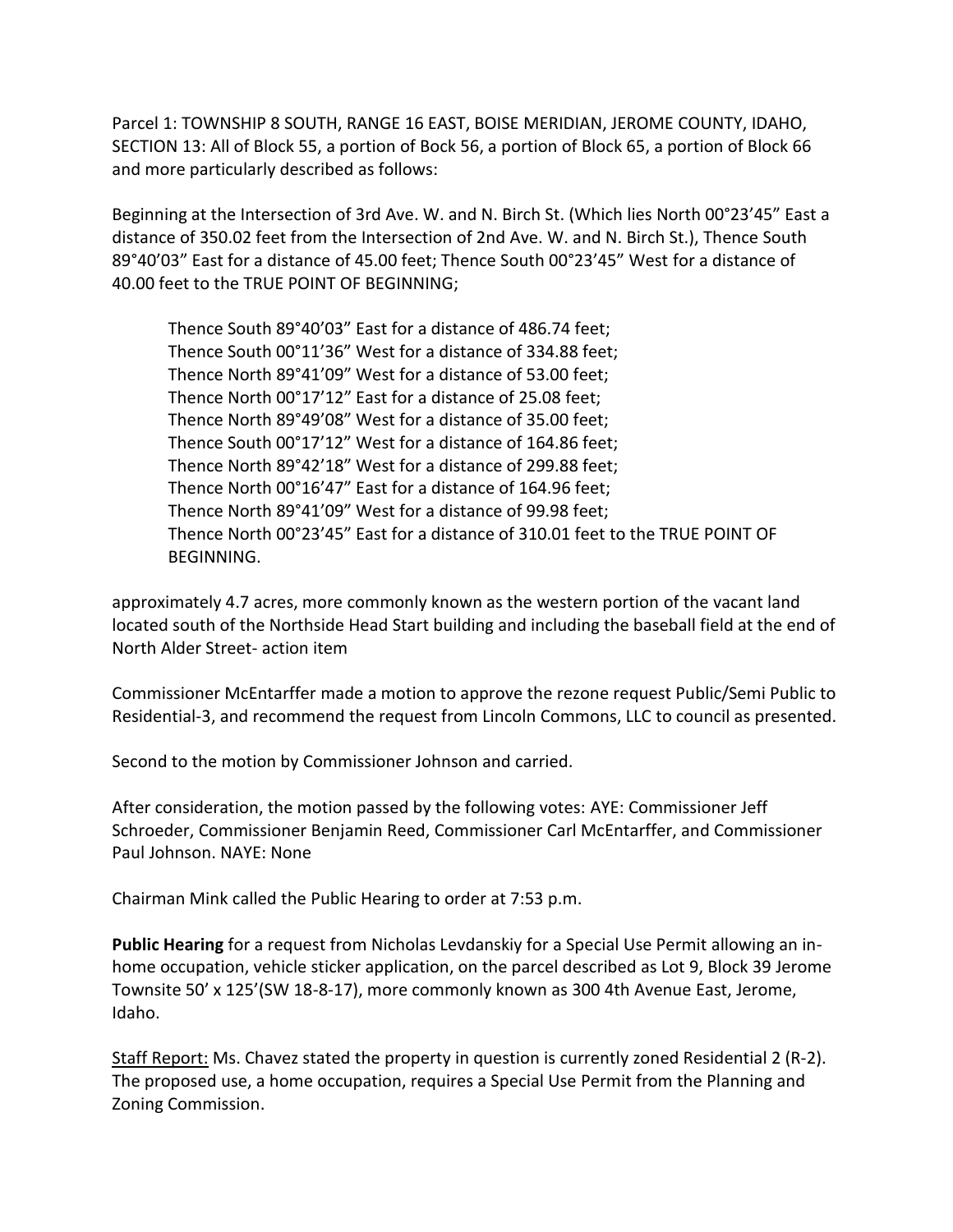Title 16 has no bearing on this special use permit request.

As pertains to the City of Jerome's Comprehensive Land Use Plan, the request is in accordance with Chapter 7, "Economic Development", Policy 8, which is to "continue to provide an atmosphere for successful business development"

Regarding the General Standards for Special Uses, Ms. Chavez stated the Planning and Zoning Code allows home occupations in the R-2 zone with an approved special use permit. The request appears to be harmonious with the objectives of the Comprehensive Plan and Title 17 of the Jerome Municipal Code. The home occupation is conducted within the shop area. There will not be any changes to the exterior of the shop or residence, and therefore the essential character of the area will not be changed. There is no indication that a vehicle sticker application home occupation would be hazardous or disturbing. The applicant notes the largest and loudest tool he uses is a heat gun. The residence is already adequately served and this home occupation will not require any additional services. There is no additional requirement at public cost for a home occupation consisting of vehicle sticker application. This use will not be detrimental to any person or property. There will be a small amount of traffic related to this use; however, the application states only a couple of cars will be up on site at any given time. This request will not impact vehicular approaches. It does not appear that this home occupation will result in the destruction, loss or damage of a natural, scenic or historic feature of major importance.

Regarding the Home Occupation Standards, Ms. Chavez stated Mr. Levdanskiy is the only one involved in the occupation. The application states this is Mr. Levdanskiy main residence with an area in the shop used for the occupation. The application notes the area in the shop used for the home occupation will be less than 400 square feet. The application states there are no visual or auditory clues that there is an occupation conducted at the residence. The application notes only a couple of vehicles would be parked at the home at any given time. The application states this is a vehicle sticker application home occupation, which would not cause any visual or auditory interference. The applicant is aware all material is to be stored inside. The applicant is aware there will be no signage in violation of the code.

If approved, Ms. Chavez recommended the following conditions: Customers shall park in the drive-way; and Special use permit shall be allowed for up to two (2) years, renewable upon expiration.

Applicant Testimony: Nicholas Levdanskiy, 300 4<sup>th</sup> Ave East, testified, he would like to do vinyl wrapping and stickers for vehicles. He lives in his house and his shop is not connected. Mr. Levdanskiy stated it is just a side job for right now but would like to get bigger. Upon inquiry from Commissioner Johnson, Mr. Levdanskiy, the business is called Nasti Wraps. As he gets bigger, he will look for a different place to have his shop. Upon inquiry from Chairman Mink, Mr. Levdanskiy stated he orders the wraps in to put on the cars. He stated he will only work in the shop.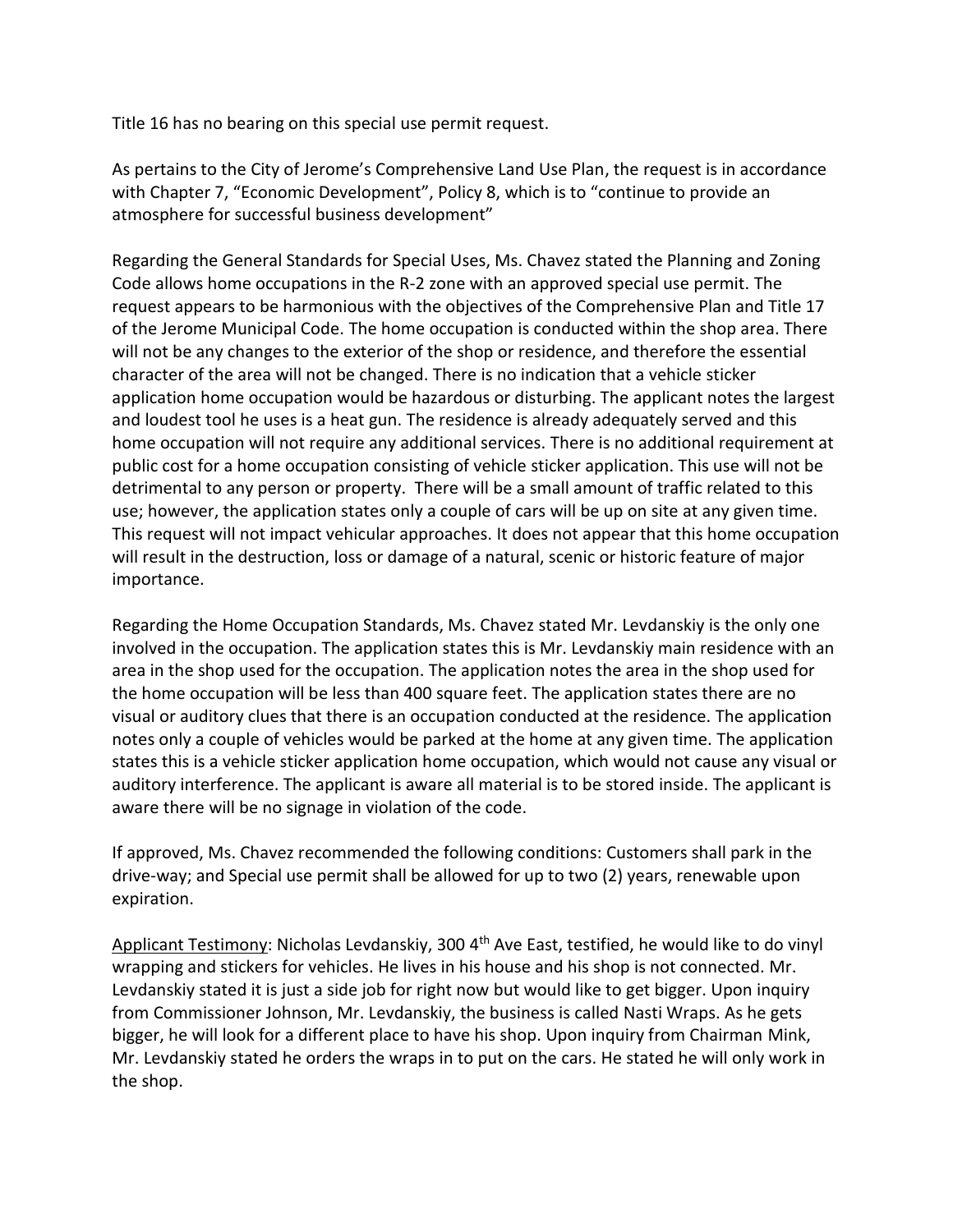Testimony in Favor: Ms. Elliott read the following onto the record:

Mike Evans 313 3rd Ave East, Jerome, ID

Support the application. No further comment was given.

Steven Poindexter 306 3rd Ave

Support the application. I heartily support home based business.

Testimony in Neutral: Ms. Elliott read the following onto the record:

R. Bruce Whitmire 520 South 800 East, Jerome, ID

Marked neutral to the application. No further comment was given.

Testimony in Opposition: None

There being no further testimony, Chairman Mink closed the Public Hearing at 8:02 p.m.

**Consider** a request from Nicholas Levdanskiy for a Special Use Permit allowing an in-home occupation, vehicle sticker application, on the parcel described as Lot 9, Block 39 Jerome Townsite 50' x 125'(SW 18-8-17), more commonly known as 300 4th Avenue East, Jerome, Idaho- action item

Commission discussed parking for the applicant. Commissioner McEntarffer stated the property has extra parking so he has no concerns.

Commissioner Johnson made a motion to approve the request from Nicholas Levdanskiy for a Special Use Permit allowing an in-home occupation, vehicle wraps/sticker application, on the parcel described as Lot 9, Block 39 Jerome Townsite 50' x 125'(SW 18-8-17), more commonly known as 300 4th Avenue East, Jerome, Idaho with the following conditions: Customers shall park in the drive-way; and Special use permit shall be allowed for up to two (2) years, renewable upon expiration.

Second to the motion by Commissioner Reed and carried.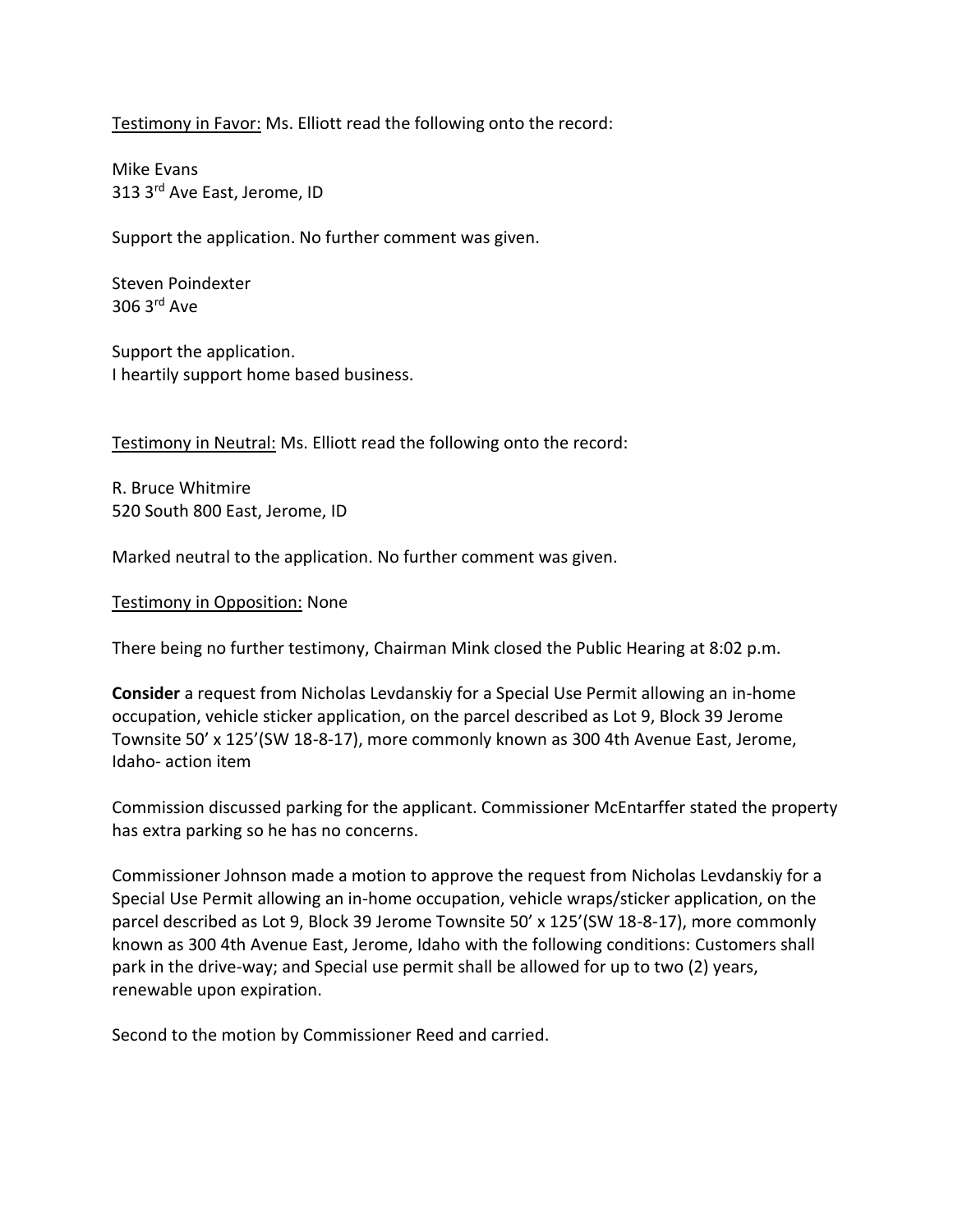After consideration, the motion passed by the following votes: AYE: Commissioner Jeff Schroeder, Commissioner Benjamin Reed, Commissioner Carl McEntarffer, and Commissioner Paul Johnson. NAYE: None

#### **Consent Agenda**

*The consent calendar consists of items that are considered to be routine in nature and will be enacted in the form of one motion. Any item can be removed from the consent calendar and heard in its regular order at the request of any commissioner or the chairman.* 

- A. Approve the minutes from the December 14, 2021 regular meetings;
- B. Consider/Approve Findings and Conclusions for Lincoln Commons, LLC for a Rezone from Public/Semi Public to Central Business District (CBD), on the parcels described as follows:

Parcel 2: TOWNSHIP 8 SOUTH, RANGE 16 EAST, BOISE MERIDIAN, JEROME COUNTY, IDAHO, SECTION 13: A portion of Block 56, a portion of Block 65 and more particularly described as follows: Beginning at the Intersection of North Lincoln and 3rd Ave. W. (Which lies South 89°42'02" East a distance of 480.11 feet from the Intersection of 3rd Ave. W. and N. Alder St.), Thence North 89°42'02" West for a distance of 45.00 feet; Thence South 00°17'05" West for a distance of 40.00 feet to the TRUE POINT OF BEGINNING; Thence continuing South 00°17'05" West for a distance of 334.98 feet;

Thence North 89°41'09" West for a distance of 382.13 feet;

Thence North 00°11'36" East for a distance of 334.88 feet;

Thence South 89°42'02" East for a distance of 382.66 feet to the TRUE POINT OF BEGINNING. approximately 2.86 acres, more commonly known as the east portion of the vacant land south of the Jerome School District Administration building at the corner of 3rd Avenue West and North Lincoln, Jerome, Idaho.

### **FINDINGS AND CONCLUSIONS ON APPLICATION OF LINCOLN COMMONS, LLC, FOR A ZONING MAP AMENDMENT, CHANGING THE ZONE FROM PUBLIC/SEMI-PUBLIC (PS) TO CENTRAL BUSINESS DISTRICT (CBD)**

A Public Hearing at the request from Lincoln Commons, LLC, for a zoning map amendment, changing the zone from Public/Semi-Public (PS) to Central Business District (CBD) on the property described as follows:

Parcel 2: TOWNSHIP 8 SOUTH, RANGE 16 EAST, BOISE MERIDIAN, JEROME COUNTY, IDAHO, SECTION 13: A portion of Block 56, a portion of Block 65 and more particularly described as follows: Beginning at the Intersection of North Lincoln and 3rd Ave. W. (Which lies South 89°42'02" East a distance of 480.11 feet from the Intersection of 3rd Ave. W. and N. Alder St.), Thence North 89°42'02" West for a distance of 45.00 feet; Thence South 00°17'05" West for a distance of 40.00 feet to the TRUE POINT OF BEGINNING;

Thence continuing South 00°17'05" West for a distance of 334.98 feet;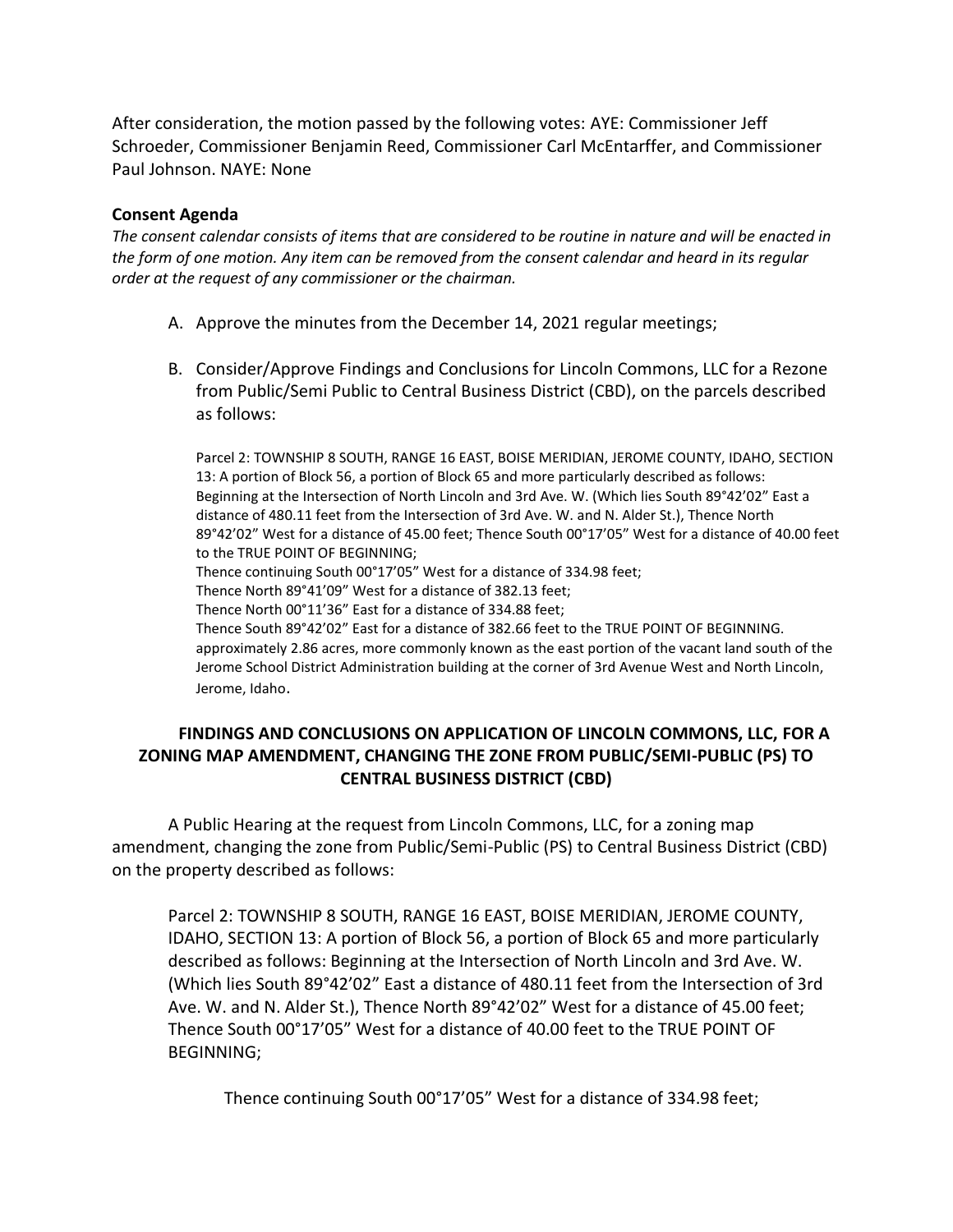Thence North 89°41'09" West for a distance of 382.13 feet; Thence North 00°11'36" East for a distance of 334.88 feet; Thence South 89°42'02" East for a distance of 382.66 feet to the TRUE POINT OF BEGINNING.

approximately 2.86 acres, more commonly known as the east portion of the vacant land south of the Jerome School District Administration building at the corner of 3rd Avenue West and North Lincoln, Jerome, Idaho.

(hereinafter referred to as the "Property") was held, pursuant to notice, commencing at 7:14 p.m. on Tuesday December 14, 2021, by teleconference at City Council Chambers with all members of the public, in a format allowing participants to hear the meeting, including all deliberations by commissioners and other speakers addressing the commission, whether in person or via virtual connection, and to comment if so desired, all of which was noted in the agenda. The physical meeting was held at 100 East Avenue A, Jerome, Idaho.

Staff Report: City Planner, Ida Clark, gave a brief background on the application. Ms. Clark showed the Commission the property on the map. She stated the parcel was the site of the Central Elementary School. The school was located on the eastern portion of the parcels facing east towards North Lincoln. The school was demolished. The parcel is bare ground with a small maintenance building remaining. The original townsite parcels have been combined into parcel 1 and parcel 2 as shown on the provided Record of Survey. The applicant is requesting parcel 2 be rezoned to Central Business District (CBD). The rezone request for parcel 1 from PS to Residential 3, will be heard at the January meeting.

Regarding the surrounding area, Ms. Clark stated to the North is Educational/ Administrative Facilities being zoned Public/Semipublic; the area to the South is Commercial zoned CBD; the area to the East is the Jerome County Facilities zoned CBD; and to the West is Residential zoned Residential 3.

The Comprehensive Plan Area of City Impact Land Use Map designates the current parcels as Public. Existing land use is bare.

The parcel is currently zoned Public/Semipublic (PS). The PS zone is intended to provide for public/semipublic development such as golf courses, parks, recreation facilities, greenways, schools, and public service facilities such as government offices. There is no minimum lot size. However, structures must meet setback of 25' for the front and 20' for rear, side, and street side. The proposed zone for parcel 2, Central Business District (CBD), is intended to accommodate and encourage further expansion and renewal in the historical core business area of the community. A variety of business, public, quasi- public, cultural, residential and other related uses are encouraged. The minimum lot size for CBD is 3,125 square feet. The setbacks for CBD are 0'. Structures are allowed to maximize space by building on the property line. This also allows building to front the main corridor while keeping parking screened behind the building.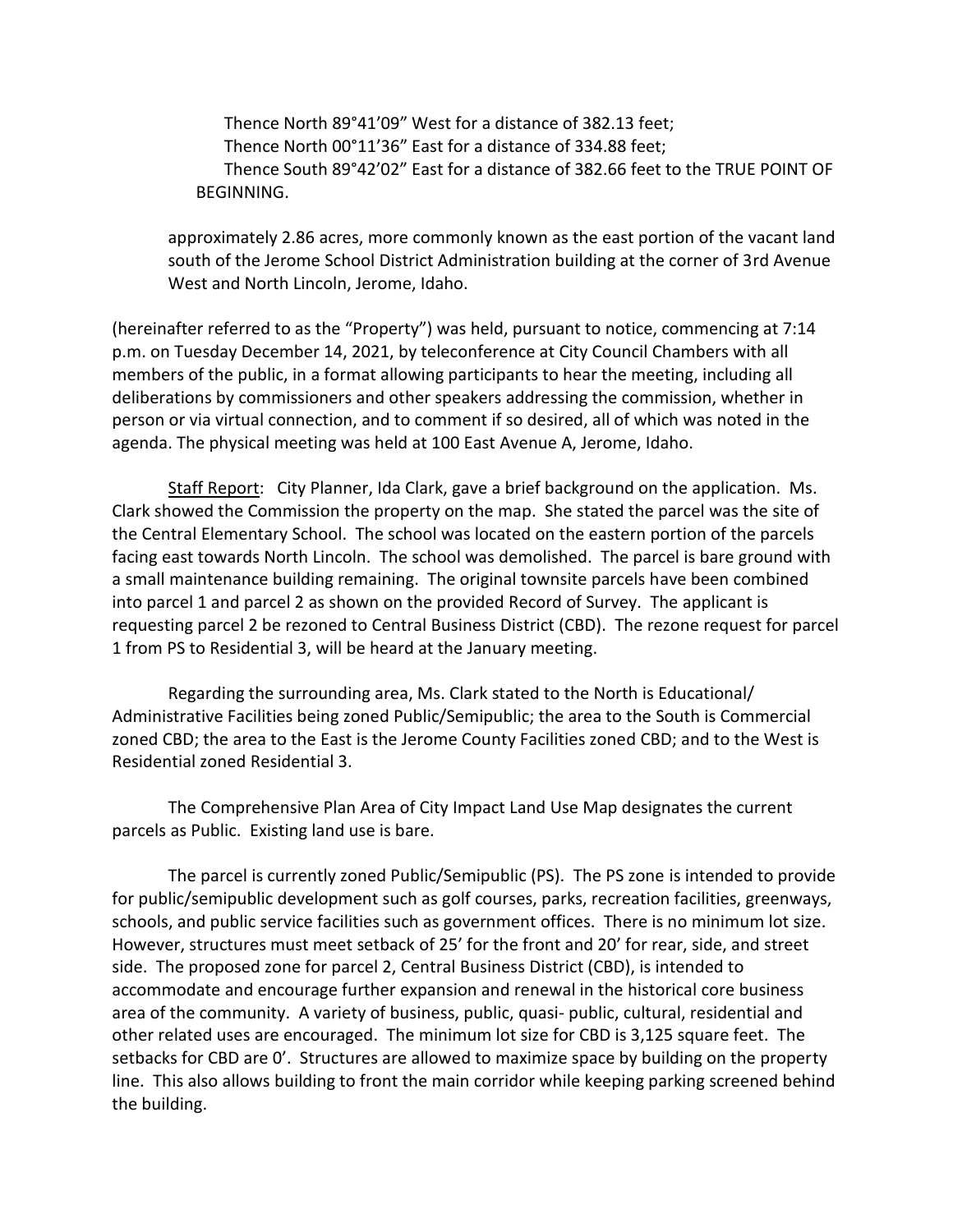Depending on the zone, all land use regulations as detailed in Title 17 of the JMC will apply to the property, including but not limited to setbacks, building height restrictions, sign restrictions, and use restrictions.

When considering a rezone, the commission must determine if the application meets the following: (a) Is in accordance with the Comprehensive Plan; (b) Will create a demand for public infrastructure that is not currently available, including municipal sewer and water services; (c) Is compatible with the zoning uses in the surrounding areas; and (d) No nonconforming uses will be created.

As pertains to the City of Jerome's Comprehensive Land Use Plan, the request is in accordance with the following chapters: Chapter 1, Property Rights, there is no "taking"; and Chapter 3, Land Use. The Commission must consider that if the proposed rezone is approved, it must comply with Chapter 3, Objectives 5 and 6. These objectives state that any land use decision must consider "Protecting the character of single-family neighborhoods" while at the same time, "Developing a variety of densities that support a mixed land use." The application notes a rezone will allow: (i) The beautification of existing property and the creation of a planned community with mature landscaping, open space and community services to create vibrancy in this area; (ii) Lincoln Ave is a gateway for Jerome and this development enhances this corridor with new landscaping, sidewalks, and other infrastructure improvements; (iii) Focus community resources (both public and private) on downtown improvement; and (iv) Retain families in Jerome where they can live, work and play. The request also is in accordance with Chapter 5, "Community Design" to "Enhance and improve Jerome's visual identity and community pride while striving to maintain its visual diversity". The application states higher density and mixed-use development is encouraged near the downtown core as well as infill housing development to prevent urban sprawl.

As pertains to the demand for public infrastructure that is not currently available, including municipal sewer and water services, Ms. Clark stated the parcel can be served by municipal water and sewer. Water is located in North Lincoln, 3rd Ave West, and North Birch St. with sewer accessible from North Alder or the alley between 3rd and 4th Ave West.

As pertains to the compatibility with the zoning uses in the surrounding areas, Ms. Clark stated this area has residential development to the west with the Jerome School District administrative offices and Head Start to the north. There is a mix of residential and commercial properties to the south with North Lincoln Avenue to the east. The rezone of the parcel 2 to CBD buffers the transition to residential on parcel 1 (rezone forthcoming). It appears the proposed zone change to CBD would be compatible with the surrounding area. No nonconforming uses would be created by this rezone.

Ms. Clark stated the request is for the rezone from Public to CBD. This helps create a buffer to the residential to the west. Upon inquiry from Commissioner Johnson, Ms. Clark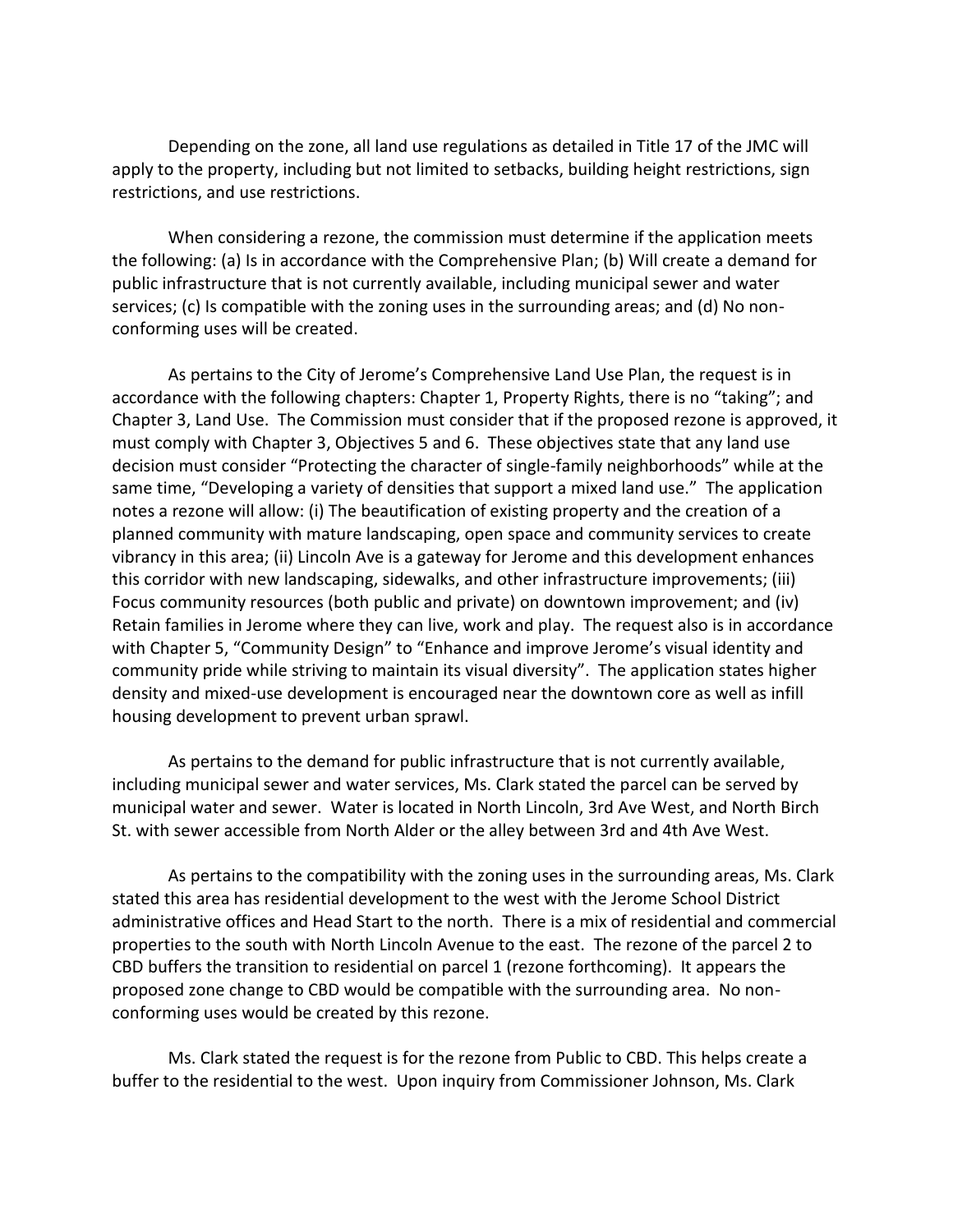stated the setbacks and potential uses that are allowed. Upon inquiry from Commissioner Holley, surrounding businesses will not be affected by the zoning change.

Applicant Testimony: Tyler Davis-Jeffers, 240 Eastland Drive Twin Falls, with Summit Creek Development, testified before the Commission. Mr. David-Jeffers stated this will be the commercial portion of the development. They have been meeting with Urban Renewal and have entered a DDA (Development Agreement) with them to help develop this project. Mr. Davis-Jeffers went over the project with the Commission. He stated they will have 31 single family for rent units, maximize the open space, pocket parks, small walking paths, and a soccer field. He continued that they have been in contact with several businesses that are looking at the property. Mr. Davis-Jeffers stated the PUD, which will be heard later in the meeting, and another rezone will bring this project all together.

Testimony in Favor: None.

Testimony in Neutral: None.

## Testimony in Opposition: None.

The Jerome City Planning and Zoning Commission having heard the testimony presented, and having reviewed the application, Ms. Clark's report, and the other documents and material in the file, enters its findings and conclusions as follows:

### **I. Findings**

- A. The Property in question is currently zoned Public/Semi-Public (PS).
- B. The Application seeks to amend the Property to be zoned Central Business District (CBD).
- C. The Property in question has residential development to the west with the Jerome School District administrative offices and Head Start to the north. There is a mix of residential and commercial properties to the south with North Lincoln Avenue to the east.
- D. Rezoning PS to CBD would be compatible with the surrounding area.
- E. The proposed use of the parcel will not create any non-conforming uses.
- F. The Comprehensive Plan of the City of Jerome promotes providing areas of different residential densities and the development of various types to meet the needs of the citizens of the City of Jerome.

### **II. Conclusions**

A. Taken as a whole, the application complies with the Comprehensive Plan of the City of Jerome and will not adversely affect the character of area where the property is located.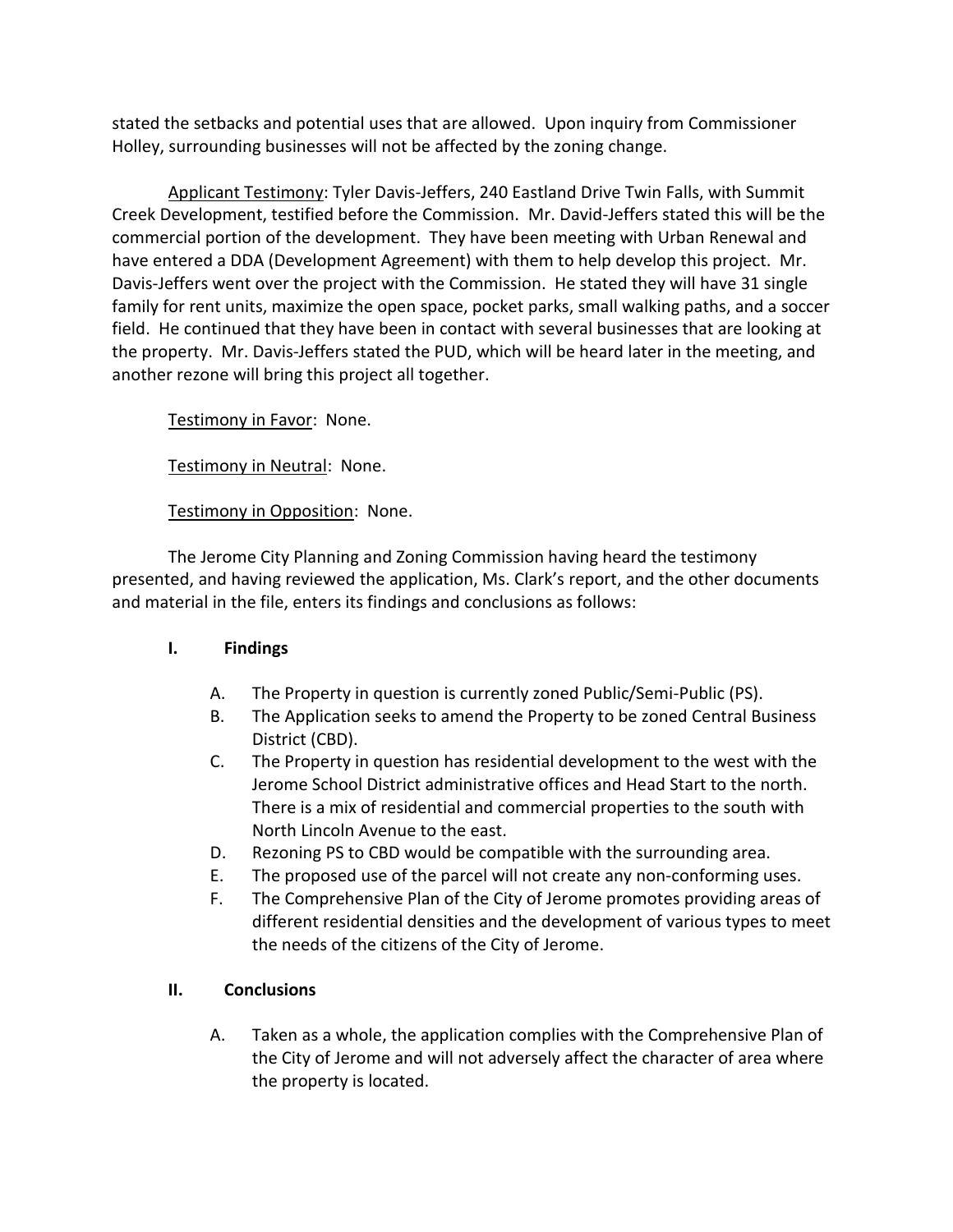B. The Commission recommends to the Jerome City Council that the application of the Lincoln Commons, LLC, for the Property described above, from Public/Semi-Public (PS) to Central Business District (CBD) be approved.

These findings and conclusions, having been adopted by the Jerome City Planning and Zoning Commission on the 14th day of December, 2021, in support of the decision of the Planning and Zoning Commission on the 11th day of January, 2022 to recommend approval of the application to the Jerome City Council, the decision to recommend the approval of the application is hereby made final this 14th day of December, 2021.

> ROD MINK, Chairman of the Board Jerome City Planning and Zoning

\_\_\_\_\_\_\_\_\_\_\_\_\_\_\_\_\_\_\_\_\_\_\_\_\_\_\_\_\_\_\_\_\_\_\_\_

C. Consider/Approve Findings and Conclusions for Lincolns Commons, LLC for a Special Use Permit allowing a Planned Unit Development (PUD), on the property described as, Block 55, Part of Block 56, Part of Block 65, Part of Block 66, Jerome Townsite, Township 8 South, Range 16 East, Section 13, Jerome County, Idaho, more commonly known as the vacant lot south of the Jerome School District Administration and the Northside Head Start building, known as the old Central Elementary school including the baseball field at the end of North Alder Street.

# **FINDINGS AND CONCLUSIONS ON APPLICATION OF LINCOLN COMMONS, LLC, FOR A SPECIAL USE PERMIT ALLOWING A PLANNED UTIT DEVELOPMENT (PUD) ON THE PROPERTY DESCRIBED AS, BLOCK 55, PART OF BLOCK 56, PART OF BLOCK 65, PART OF BLOCK 66, JEROME TOWNSITE, TOWNSHIP 8 SOUTH, RANGE 16 EAST, SECTION 13, JEROME COUNTY, IDAHO, MORE COMMONLY KNOWN AS THE VACANT LOT SOUTH OF THE JEROME SCHOOL DISTRICT ADMINISTRATION AND THE NORTHSIDE HEAD START BUILDING, KNOWN AS THE OLD CENTRAL ELEMENTARY SCHOOL INCLUDING THE BASEBALL FIELD AT THE END OF NORTH ALDER STREET, JEROME, IDAHO**

A public hearing on the application of Lincoln Commons, LLC, represented by Tyler Davis-Jeffers of Summit Creek Development, concerning the use of real property identified above, in Jerome, Idaho, for a special use permit was held, pursuant to notice, on Tuesday, December 14, 2021, by teleconference at City Council Chambers with all members of the public, in a format allowing participants to hear the meeting, including all deliberations by commissioners and other speakers addressing the commission, whether in person or via virtual connection, and to comment if so desired, all of which was noted in the agenda. The physical meeting was held at 100 East Avenue A, Jerome, Idaho.

The property identified in this application is more particularly described as follows: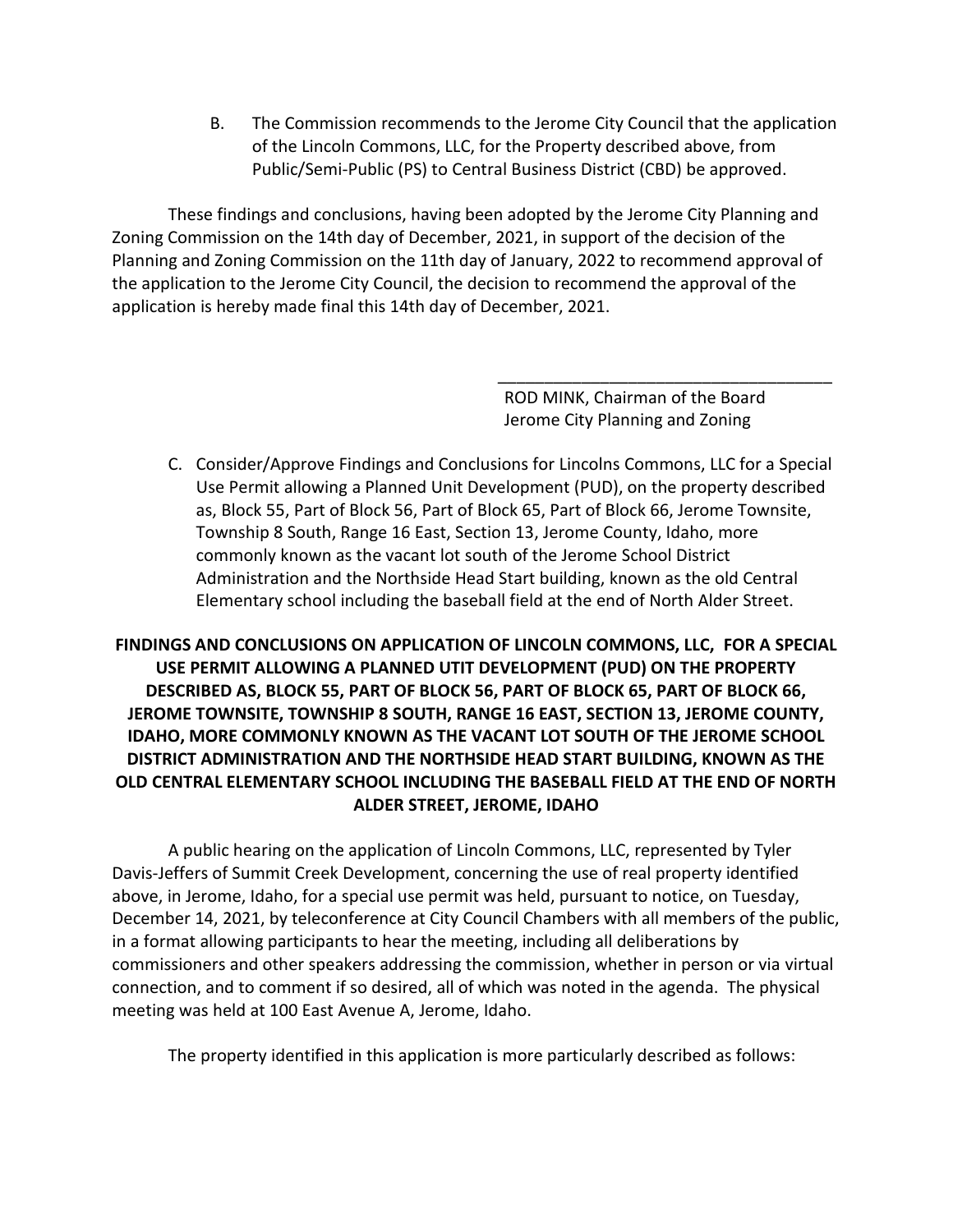Parcel 2: TOWNSHIP 8 SOUTH, RANGE 16 EAST, BOISE MERIDIAN, JEROME COUNTY, IDAHO, SECTION 13: A portion of Block 56, a portion of Block 65 and more particularly described as follows: Beginning at the Intersection of North Lincoln and 3rd Ave. W. (Which lies South 89°42'02" East a distance of 480.11 feet from the Intersection of 3rd Ave. W. and N. Alder St.), Thence North 89°42'02" West for a distance of 45.00 feet; Thence South 00°17'05" West for a distance of 40.00 feet to the TRUE POINT OF BEGINNING;

Thence continuing South 00°17'05" West for a distance of 334.98 feet; Thence North 89°41'09" West for a distance of 382.13 feet; Thence North 00°11'36" East for a distance of 334.88 feet; Thence South 89°42'02" East for a distance of 382.66 feet to the TRUE POINT OF BEGINNING.

approximately 2.86 acres, more commonly known as the east portion of the vacant land south of the Jerome School District Administration building at the corner of 3rd Avenue West and North Lincoln, Jerome, Idaho.

Staff Report: Planner, Ida Clark, provided the staff report and brief background on the application. Ms. Clark stated the proposed use, Planned Unit Development (PUD), requires a Special Use Permit from the Planning and Zoning Commission. Minimum area for a PUD per 17.40.050 of the JMC, shall be five (5) acres for residential and subordinate commercial uses. The requested area for the PUD is 7.56 acres. Per 17.40.120 of the JMC, a PUD requires an approved Special Use Permit by submitting a preliminary development plan and approval by the Council for a final development plan.

As pertains to the City of Jerome's Comprehensive Land Use Plan, the request is in accordance with: Chapter 3, Objective 1, "Exploring the growth patterns of the city and plan and prepare for growth opportunities."; Chapter 3, Object 4, "Maintaining and developing convenient access and opportunities for shopping services and employment."; Chapter 3, Objective 6, "Developing a variety of densities that support a mixed land use."; Chapter 5, Objective 10, "Encourage development design that is aesthetically pleasing and that will reduce the impact on neighboring properties."; Chapter 7, Objective 3, "Maintain and expand public/private partnerships to demonstrate the community's commitment to and support for economic expansion."; and Chapter 13, Objective 3, "Encourage residential developments that are well planned and encourage the development of various housing types to meet the needs of the citizens of Jerome".

Regarding the General Standards for Special Uses, Ms. Clark stated the Planning and Zoning Code allows a PUD with an approved special use permit. The request appears to be harmonious with the objectives of Title 17 of the Jerome Municipal Code and the Comprehensive Plan. The parcels are currently bare. The application is proposing a combination of single-family housing blended with commercial development. The commercial development fronts North Lincoln Avenue with parking and common open space behind the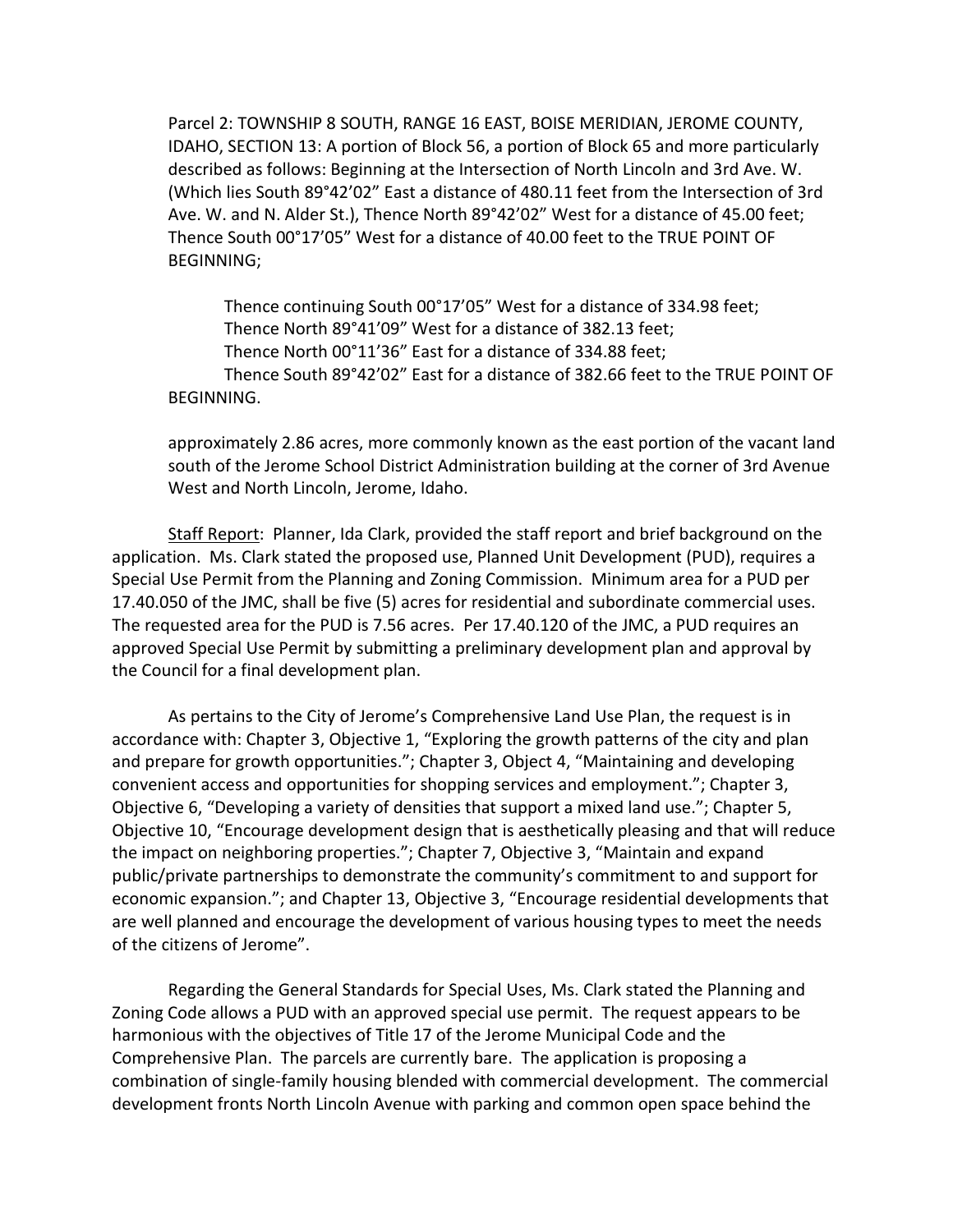commercial buildings. Continuing to the west is the residential dwellings that include more common open space and extensive landscaping. The surrounding area includes the school district administration buildings, Head Start, single family housing and commercial buildings. The proposed PUD development would not change the essential character of the area. It is not anticipated that the proposed residential use or the commercial development will be hazardous or disturbing to existing or future neighboring uses. The commercial portion of the PUD is anticipated to operate normal business hours. The anticipated commercial uses will be educational, recreational, and/or general office space. Water and Sewer are available to serve the needs of the property. There is irrigation available to serve the property. Police and fire are able to adequately access all locations of the proposed development. There is no indication that a residential and commercial PUD will create excessive additional requirements at public cost for public facilities and services. This use will not be detrimental to the economic welfare of the community. As the application states, they will be improving the land. Also, the agreement with URA will ensure this project is not detrimental to the welfare of the community. It is not anticipated this PUD will be detrimental to any persons, property or the general welfare by reason of excessive production of traffic, odors, noise, smoke, fumes, or glare. There will be an increase in traffic that is normal for a residential development. There will be an increase during the day for the commercial development; however, there is access from North Lincoln Avenue with two access points from 3rd Ave West and North Alder Street. The commercial uses will not produce a detrimental amount of smoke, fumes, odors or glare. The site plan shows two access point from 3rd Ave West and North Alder Street. Each residential dwelling can accommodate two vehicles in the driveway. There will be no on-street parking within the development. Guests can park along North Birch or 3rd Ave West. There is off-site parking for the commercial developments. There is no indication that the use of a PUD will result in the destruction, loss or damage of a natural, scenic or historic feature of major importance.

Regarding the Planned Unit Development Criteria, Ms. Clark stated 17.40.010 stated the purpose of a PUD states is shall be the policy to guide a major development of land and construction by encouraging planned unit development (PUD) to achieve the following: (a) a maximum choice of living environments by allowing a variety of housing and building types and permitting an increased density per acre and a reduction in lot dimensions, yards, building setbacks and area requirements; (b) a more useful pattern of open space and recreation areas; (c) a development pattern which preserves and utilizes natural topography and geologic features; (d) a more efficient use of land than is generally achieved through conventional development resulting in substantial savings through shorter utilities and streets; and (e) a development pattern in harmony with land use.

The PUD request includes commercial and residential uses. The commercial portion is fronting North Lincoln Avenue with parking and common open space to the west. The parking and common open space provides a transition into the proposed single-family dwellings. The site plan shows the homes clustered with reduced setbacks, increased density and private streets. The preliminary site plan appears to be a more efficient use of land that is harmonious and meets the comprehensive plan for the area.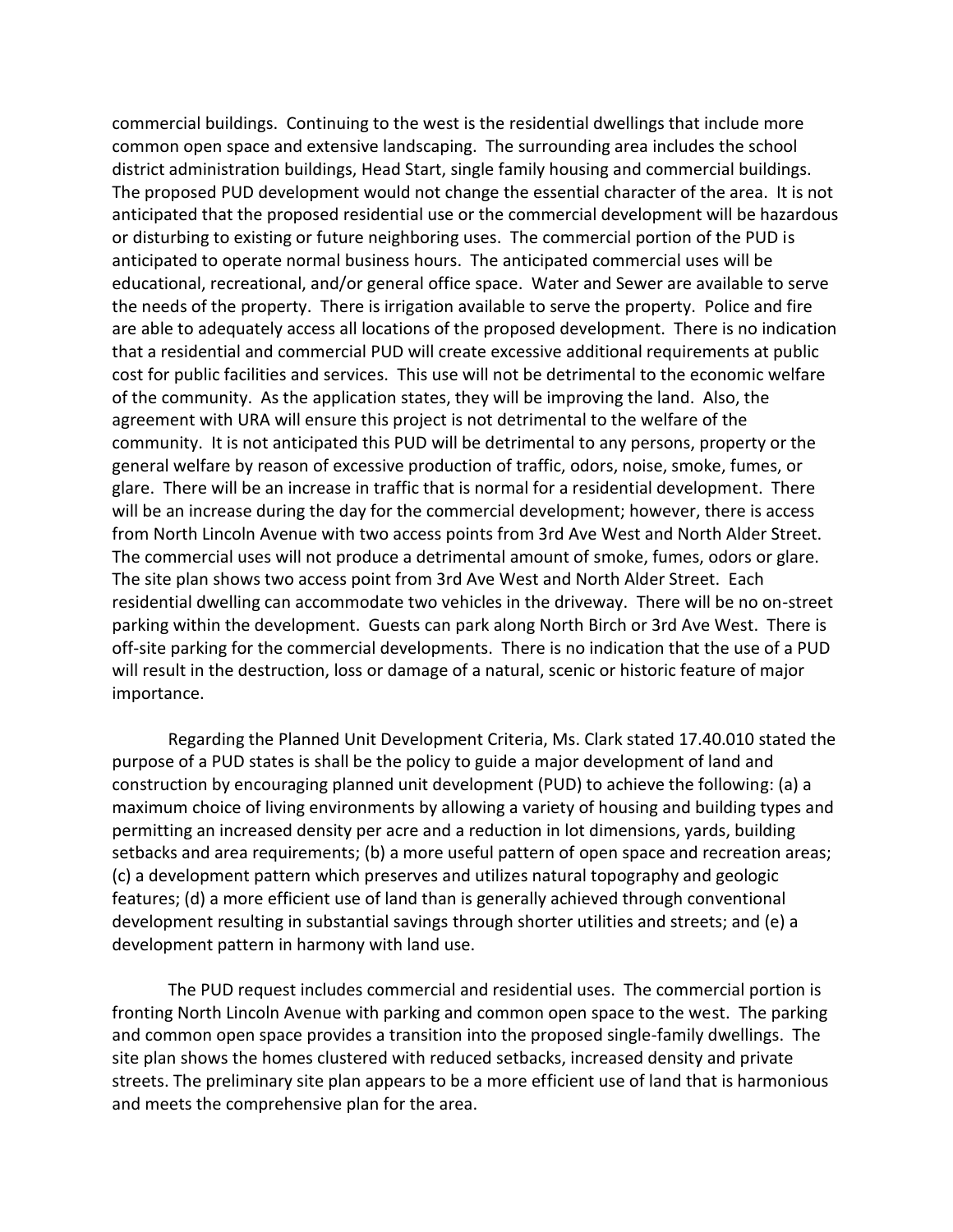Required Common Open Space: A minimum of ten percent (10%) of the gross land area developed in any residential PUD project shall be reserved for common open space and recreational facilities for the residents or users of the area being developed. More than 10% of the gross land area is reserved for common open space. As noted on the preliminary site plan, there is open space and a mini soccer pitch field to the southwest with common open space located between the proposed residential and commercial development. There are also three other small open space areas located throughout the residential development.

The open space will remain under corporate ownership and will be open to those who reside or work in the area of the PUD. The PUD will remain under one ownership with a maintenance agreement in place before the final development is approved. Residential homes abut common open space as allowed. Clustering of homes is shown that allow privacy and is pleasant design.

Ms. Clark stated the code does allow for reduced density, which they have met with the application. This is a preliminary plan and they will need to come back with a final plan which will provide more detail. Once the final plan is approved with the commission, it will then be presented to the City Council for approval.

Ms. Clark stated that staff has reviewed the applicant and did not have too many concerns. Mr. Williams stated the Fire Department did have some concern with parking on the street but with the development being under one owner, they will be able to handle those concerns if people were parking in the road. Another concern was if they widen the road, then people tend to park along the side of the road when it would not be allowed. He stated they will be meeting with the developer to address those concerns before the final plan is presented for approval.

Upon inquiry from Commissioner Johnson, Ms. Clark stated the as the applicant goes through the final plans, they will be addressing all of the concerns from City Staff.

Upon inquiry from Commissioner Holley, Ms. Clark stated a PUD is allowed in the CBD and the R-3 zones allows for the zones to have different setbacks and higher density. Ms. Clark showed the commission the layout of the property. Extensive discussion was held on the layout of the property, the open spaces and the housing spacing.

Applicant Testimony: Tyler Davis-Jeffers, 240 Eastland Drive Twin Falls, with Summit Creek Development, presented before the Commission and testified on this application. Mr. Davis-Jeffers testified this project was to address the needs in the community: help with the rental, workforce housing; find a place for some business entities that would like to be in the community and beautifying the area. They wanted to build single family for rent homes. They will be modular houses. Mr. Davis-Jeffers went over the construction of the homes in detail with the Commission. They want to keep the driveways narrow to maximize the open space of the project. They will have extra parking for visitors in the commercial portion of the project.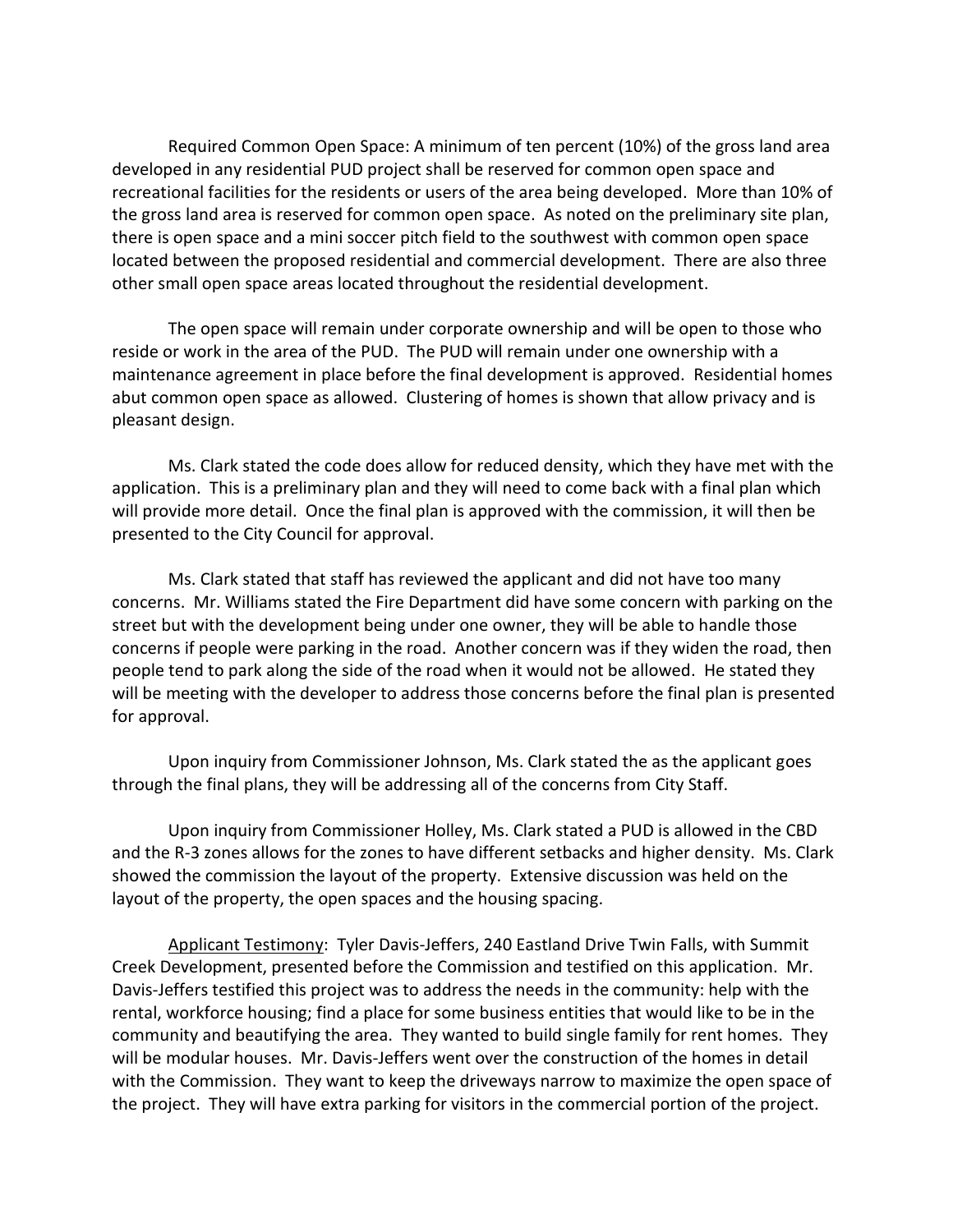They have multiple concepts with the commercial area of the projects. The drawing is what is representative of what they would like. But it may change a little bit.

Upon inquiry from Commissioner Reed, Mr. Davis-Jeffers stated they are not settled on one manufacture just yet as costs have gone up but they would like to have the homes built and shipped. They would like to keep costs affordable. He stated the homes will be between 1250 to 1400 square feet. They will be at market rate and will not be a low-income project. He stated he really wants to create a community feel. Mr. Davis-Jeffers stated they will like to have a manager/supervisor but they may not live on site.

Upon inquiry from Chairman Mink, Mr. Davis-Jeffers stated the parking will be crossused. Every unit will have two parking spaces with each home.

Upon inquiry from Commissioner Holley, Mr. David-Jeffers stated he would prefer to build the commercial buildings and then lease those buildings to the businesses. They have been approached by CSI who would like to combine their different facilities into one. They would like to own their own building so they will be try to work with them on that project. They do not have any agreement with CSI at this time as they are not at that point in the project.

Testimony in Favor: Ms. Clark read the following letter for the record:

"The College of Idaho Southern houses its current CSI Jerome center operations at 104 W. Main St. in Jerome. We are encouraged by the prospect of the revitalizing efforts of the downtown area. The college is interested in creating a larger presence in the Jerome community by expanding educational offerings at either our current location or expanding into a larger footprint.

We support and encourage the Jerome Planning and Zoning commissioners to approve the request of the developer Lincoln Commons, LLC in their application.

Thank You, Jeffery M. Harmon, Vice President of Finance & Administration/CFO, College of Southern Idaho"

Testimony in Neutral: None.

Testimony in Opposition: None.

There being no further testimony, Chairman Mink closed the public hearing at 8:08 p.m.

The Jerome City Planning and Zoning Commission having heard the testimony presented, and having reviewed the application, Ms. Clark's report, and the other documents and material in the file, and having heard the testimony given verbally at the hearing enters its findings and conclusions as follows: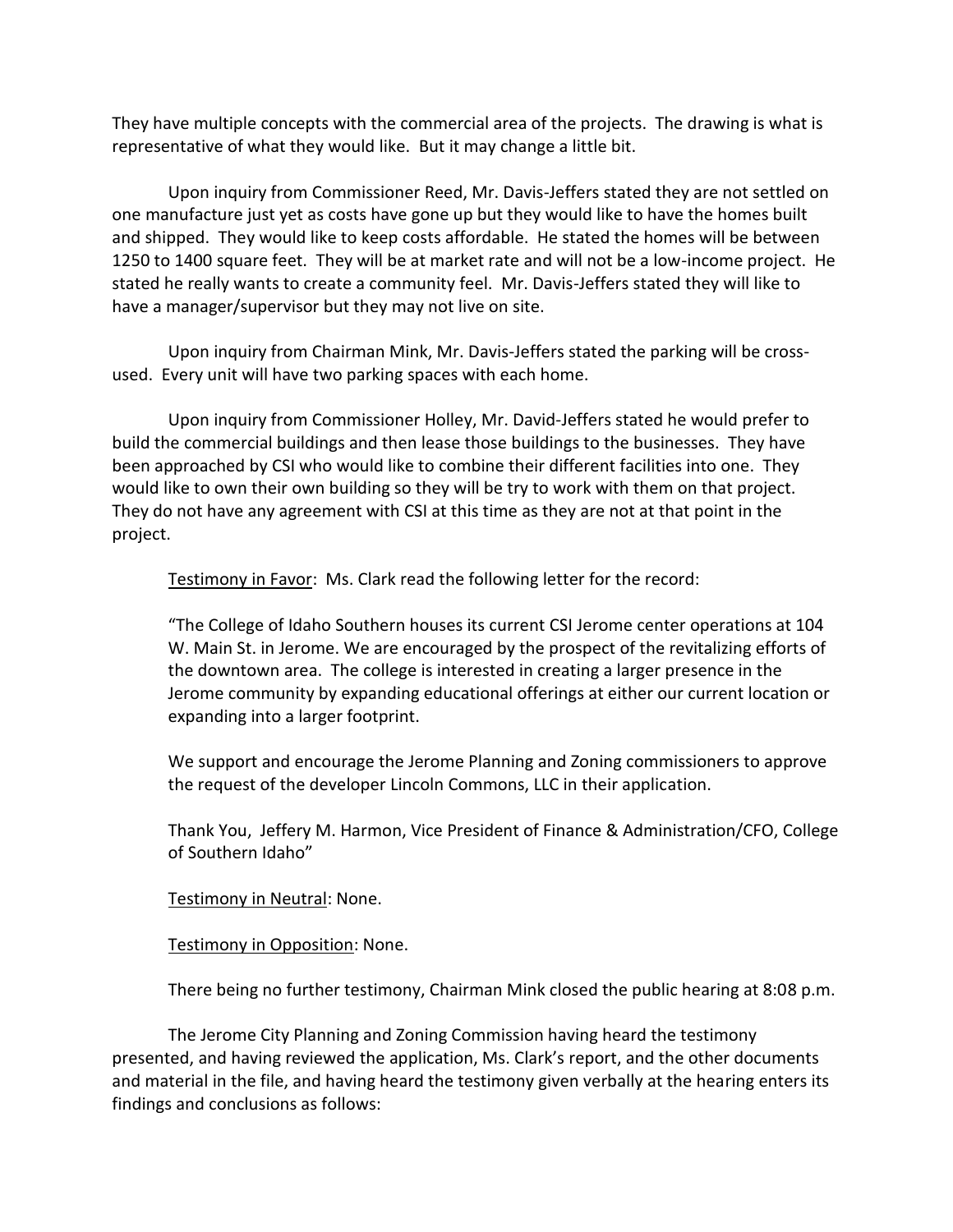### **I. Findings**

- A. The parcel described herein and the proposed use, allowing a planned unit development (PUD), requires a special use permit.
- B. JMC 17.14.010 provides the standards for special use permits, which are satisfied as follows:
	- a. The proposed use is harmonious with the general objectives of the comprehensive plan in that there are other area residences;
	- b. The proposed use is harmonious and appropriate in appearance with the existing and intended character of the general vicinity;
	- c. The proposed use will not be hazardous or disturbing to existing or future neighboring uses;
	- d. Any additional public facilities necessary for the proposed use have been addressed;
	- e. The proposed use will not be detrimental to the economic welfare of the community and will not involve activities materials, equipment or conditions that will create excessive traffic, noise, smoke, fumes, glare or odors;
	- f. The vehicle approaches to the property have been addressed, including the interference with traffic on surrounding public thoroughfares; and
	- g. The proposed use will not result in the destruction, loss or damage of a natural scenic or historic feature of major importance.

### **II. Conclusions**

- A. A special use permit is required for the applicant to be able to design, construct and maintain a Planned Unit Development (PUD) on the property described herein.
- B. A special use permit promoting diverse residential options is consistent with the City of Jerome Comprehensive Plan.
- C. The Commission approves the application of Lincoln Commons, LLC, as represented by Tyler Davis-Jeffers, with Summit Creek Development, for a special use permit allowing a Planned Unit Development (PUD) at the property identified herein.

These findings and conclusions, having been adopted by the Jerome City Planning and Zoning Commission on the 14th day of December, 2021, in support of the decision of the Planning and Zoning Commission on the 11th day of January, 2022 to recommend approval of the application to the Jerome City Council, the decision to recommend the approval of the application is hereby made final this 14th day of December, 2021.

> ROD MINK, Chairman of the Board Jerome City Planning and Zoning

\_\_\_\_\_\_\_\_\_\_\_\_\_\_\_\_\_\_\_\_\_\_\_\_\_\_\_\_\_\_\_\_\_\_\_\_